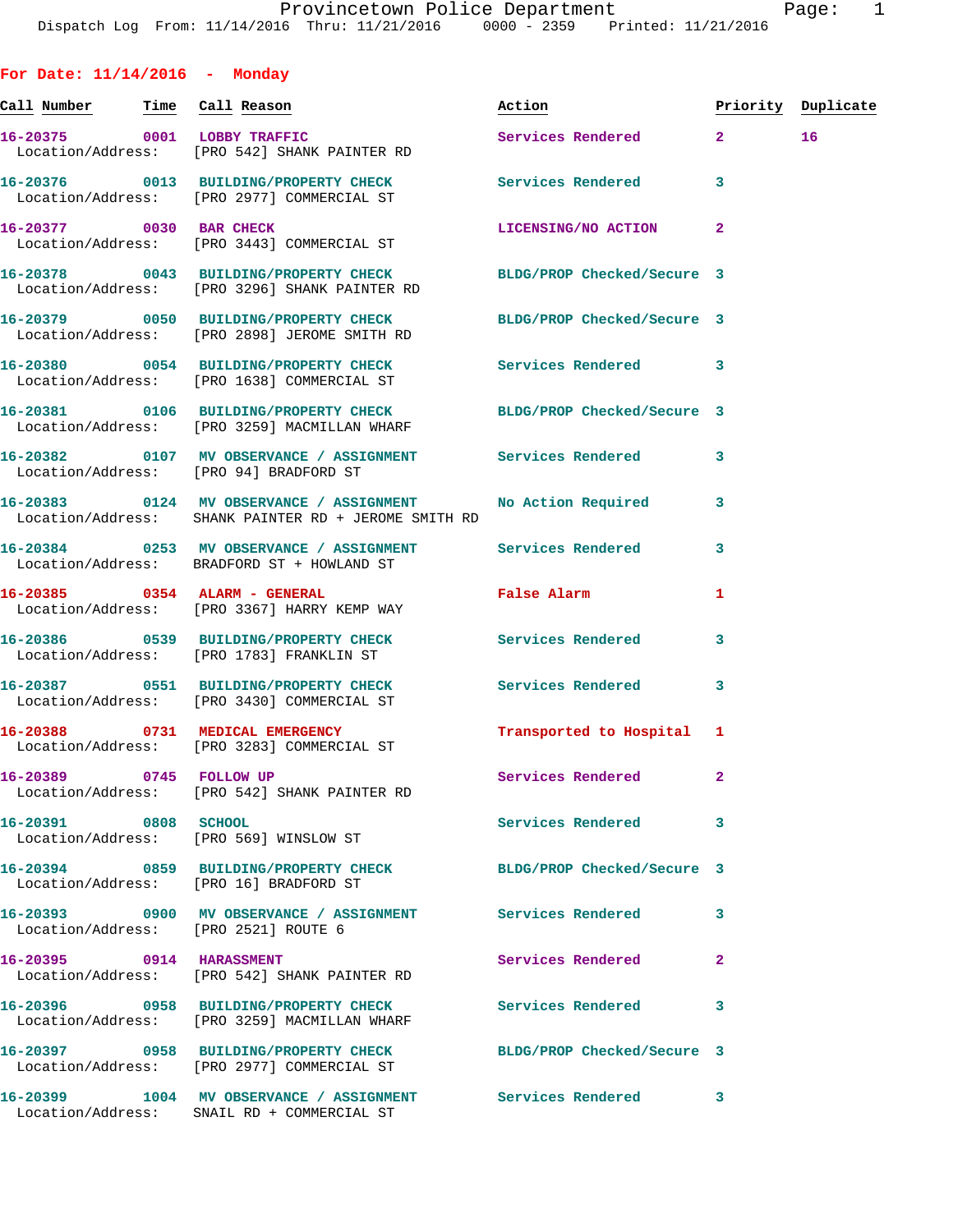|                                                                          | Provincetown Police Department<br>Dispatch Log From: 11/14/2016 Thru: 11/21/2016 0000 - 2359 Printed: 11/21/2016 |                            |                |
|--------------------------------------------------------------------------|------------------------------------------------------------------------------------------------------------------|----------------------------|----------------|
|                                                                          | 16-20398 1011 BUILDING/PROPERTY CHECK Services Rendered<br>Location/Address: [PRO 564] BAYBERRY AVE              |                            | 3              |
| Location/Address: [PRO 2513] ROUTE 6                                     | 16-20400 1031 MV OBSERVANCE / ASSIGNMENT Services Rendered                                                       |                            | 3              |
|                                                                          | 16-20401 1145 MV STOP<br>Location/Address: STANDISH ST + BRADFORD ST                                             | Citation/Warning Issued    | 3              |
| 16-20402 1240 ALARM - GENERAL                                            | Location/Address: [PRO 37] BRADFORD ST                                                                           | False Alarm                | 1              |
| Location/Address: ROUTE 6 + HOWLAND ST                                   | 16-20404 1308 MV OBSERVANCE / ASSIGNMENT Services Rendered                                                       |                            | 3              |
|                                                                          | 16-20405 1347 BUILDING/PROPERTY CHECK Services Rendered<br>Location/Address: [PRO 2500] COMMERCIAL ST            |                            | 3              |
|                                                                          | 16-20406 1354 VANDALISM<br>Location/Address: [PRO 542] SHANK PAINTER RD                                          | Services Rendered          | 3              |
| Location/Address: [PRO 94] BRADFORD ST<br>Refer To Accident: 16-86-AC    | 16-20407 1432 MV ACCIDENT/MINOR                                                                                  | <b>Services Rendered</b>   | 1              |
|                                                                          | 16-20408 1500 FLIGHT COVERAGE<br>Location/Address: [PRO 516] RACE POINT RD                                       | Services Rendered          | $\overline{2}$ |
|                                                                          | 16-20409 1504 SERVICE CALL<br>Location/Address: [PRO 569] WINSLOW ST                                             | <b>Services Rendered</b>   | 3              |
| 16-20410 1507 ASSIST CITIZEN                                             | Location/Address: HARRY KEMP WAY + CONWELL ST                                                                    | <b>Services Rendered</b>   | 3              |
| 16-20411 1522 ELDER ABUSE                                                | Location/Address: [PRO 395] COMMERCIAL ST                                                                        | Services Rendered          | 1              |
| 16-20412 1526 MEDICAL EMERGENCY<br>Location/Address: [PRO 3222] ALDEN ST |                                                                                                                  | Transported to Hospital    | 1              |
|                                                                          | 16-20413 1600 LOST PURSE<br>Location/Address: [PRO 3256] COMMERCIAL ST                                           | Services Rendered          | 3              |
| 16-20414 1639 911 TTY TEST                                               | Location/Address: [PRO 542] SHANK PAINTER RD                                                                     | Services Rendered          | 1              |
| 16-20415 1750 MV STOP                                                    | Location/Address: PLEASANT ST + BRADFORD ST                                                                      | <b>VERBAL WARNING</b>      | 3              |
| 16-20416 1757 MV STOP                                                    | Location/Address: [PRO 536] SHANK PAINTER RD                                                                     | <b>VERBAL WARNING</b>      | 3              |
|                                                                          | 16-20417 1825 BUILDING/PROPERTY CHECK<br>Location/Address: [PRO 3033] COMMERCIAL ST                              | BLDG/PROP Checked/Secure 3 |                |
| Location/Address: [PRO 521] ROUTE 6                                      | 16-20418 1902 MV OBSERVANCE / ASSIGNMENT Services Rendered                                                       |                            | 3              |
| 16-20419 1925 MV STOP                                                    | Location/Address: [PRO 539] SHANK PAINTER RD                                                                     | <b>VERBAL WARNING</b>      | 3              |
|                                                                          | 16-20420 2020 BUILDING/PROPERTY CHECK BLDG/PROP Checked/Secure 3<br>Location/Address: [PRO 3430] COMMERCIAL ST   |                            |                |
|                                                                          | 16-20421 2049 ALARM - GENERAL<br>Location/Address: [PRO 3367] HARRY KEMP WAY                                     | BLDG/PROP Checked/Secure 1 |                |
|                                                                          | 16-20422 2106 BUILDING/PROPERTY CHECK BLDG/PROP Checked/Secure 3<br>Location/Address: [PRO 519] RACE POINT RD    |                            |                |
|                                                                          | 16-20423 2122 BUILDING/PROPERTY CHECK                                                                            | BLDG/PROP Checked/Secure 3 |                |

Page: 2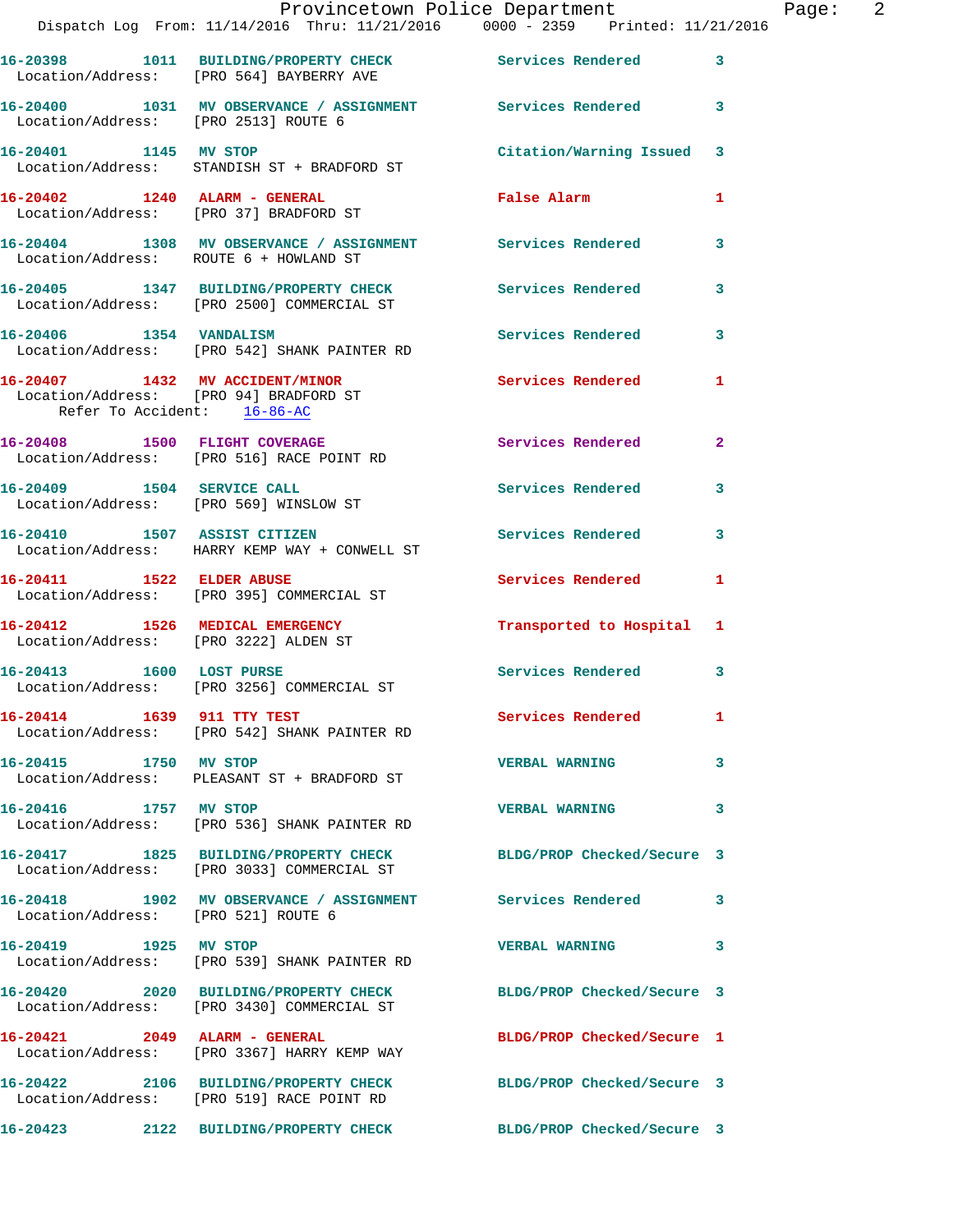Location/Address: [PRO 519] RACE POINT RD

## **For Date: 11/15/2016 - Tuesday**

|                                      | 16-20424 0000 BUILDING/PROPERTY CHECK<br>Location/Address: [PRO 2977] COMMERCIAL ST                                   | BLDG/PROP Checked/Secure 3 |              |         |
|--------------------------------------|-----------------------------------------------------------------------------------------------------------------------|----------------------------|--------------|---------|
|                                      | 16-20425 0001 LOBBY TRAFFIC<br>Location/Address: [PRO 542] SHANK PAINTER RD                                           | Services Rendered 2        |              | $12 \,$ |
|                                      | 16-20426 0018 BUILDING/PROPERTY CHECK BLDG/PROP Checked/Secure 3<br>Location/Address: [PRO 99] COMMERCIAL ST          |                            |              |         |
|                                      | 16-20427 0024 BUILDING/PROPERTY CHECK Services Rendered<br>Location/Address: [PRO 3259] MACMILLAN WHARF               |                            | 3            |         |
|                                      | 16-20428 0026 MV OBSERVANCE / ASSIGNMENT No Action Required<br>Location/Address: [PRO 2577] BRADFORD ST               |                            | 3            |         |
| Location/Address: ROUTE 6 + SNAIL RD | 16-20429 0036 MV OBSERVANCE / ASSIGNMENT Services Rendered                                                            |                            | 3            |         |
|                                      | 16-20430 0121 BUILDING/PROPERTY CHECK BLDG/PROP Checked/Secure 3<br>Location/Address: [PRO 1646] WINSLOW ST           |                            |              |         |
|                                      | 16-20431 0134 BUILDING/PROPERTY CHECK BLDG/PROP Checked/Secure 3<br>Location/Address: [PRO 444] HIGH POLE HILL        |                            |              |         |
|                                      | 16-20432 0211 BUILDING/PROPERTY CHECK<br>Location/Address: [PRO 1840] COMMERCIAL ST                                   | Services Rendered 3        |              |         |
|                                      | 16-20433 0215 BUILDING/PROPERTY CHECK<br>Location/Address: [PRO 447] JEROME SMITH RD                                  | BLDG/PROP Checked/Secure 3 |              |         |
|                                      | 16-20434 0229 MV OBSERVANCE / ASSIGNMENT Services Rendered 3<br>Location/Address: [PRO 94] BRADFORD ST                |                            |              |         |
|                                      | 16-20435 0255 BUILDING/PROPERTY CHECK BLDG/PROP Checked/Secure 3<br>Location/Address: [PRO 530] SHANK PAINTER RD      |                            |              |         |
|                                      | 16-20436 0316 BUILDING/PROPERTY CHECK BLDG/PROP Checked/Secure 3<br>Location/Address: [PRO 1783] FRANKLIN ST          |                            |              |         |
|                                      | 16-20437 0542 MV OBSERVANCE / ASSIGNMENT Services Rendered<br>Location/Address: ROUTE 6 + HOWLAND ST                  |                            | 3            |         |
|                                      | 16-20438 0618 MV OBSERVANCE / ASSIGNMENT No Action Required 3<br>Location/Address: SHANK PAINTER RD + JEROME SMITH RD |                            |              |         |
| Location/Address: [PRO 3287] ROUTE 6 | 16-20439 0740 BUILDING/PROPERTY CHECK BLDG/PROP Checked/Secure 3                                                      |                            |              |         |
| Location/Address: [PRO 2521] ROUTE 6 | 16-20440 0740 MV OBSERVANCE / ASSIGNMENT Services Rendered                                                            |                            | 3            |         |
| 16-20442 0816 SERVICE CALL           | Location/Address: [PRO 569] WINSLOW ST                                                                                | Services Rendered          | 3            |         |
|                                      | 16-20443 0823 DOG HIT BY MV<br>Location/Address: DYER ST + BRADFORD ST                                                | Services Rendered          | $\mathbf{2}$ |         |
| Location/Address: HARRY KEMP WAY     | 16-20444 0843 MV OBSERVANCE / ASSIGNMENT Services Rendered                                                            |                            | 3            |         |
|                                      | 16-20445 0853 BUILDING/PROPERTY CHECK Services Rendered<br>Location/Address: [PRO 3259] MACMILLAN WHARF               |                            | 3            |         |
| 16-20446 0947 SERVE QUARANTINE       | Location/Address: [PRO 1005] NELSON AVE                                                                               | Could Not Locate           | 3            |         |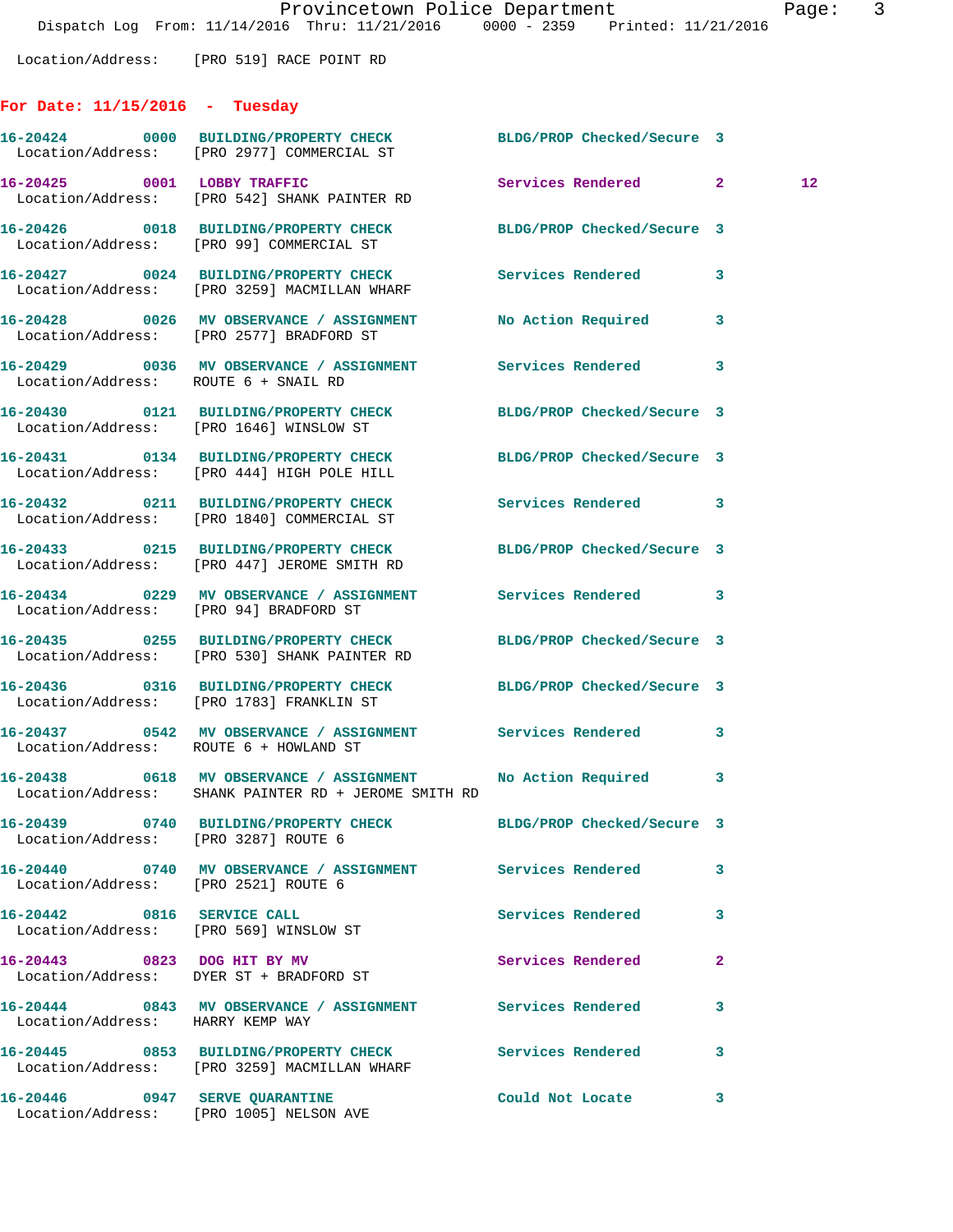|                                 | Dispatch Log From: 11/14/2016 Thru: 11/21/2016    0000 - 2359   Printed: 11/21/                              |                            |                |
|---------------------------------|--------------------------------------------------------------------------------------------------------------|----------------------------|----------------|
| 16-20447 0957 SCHOOL EVENT      | Location/Address: [PRO 105] COMMERCIAL ST                                                                    | Services Rendered 3        |                |
|                                 | 16-20450 1016 MEDICAL EMERGENCY<br>Location/Address: [PRO 544] SHANK PAINTER RD                              | <b>PATIENT REFUSAL</b>     | 1              |
| 16-20451 1030 PET PANTRY        | Location/Address: [PRO 3296] SHANK PAINTER RD                                                                | Services Rendered          | $\overline{2}$ |
|                                 | 16-20452 1114 MEDICAL EMERGENCY<br>Location/Address: [PRO 442] HARRY KEMP WAY                                | <b>PATIENT REFUSAL</b>     | 1              |
|                                 | 16-20453 1131 PARK, WALK & TALK<br>Location/Address: [PRO 537] SHANK PAINTER RD                              | Services Rendered          | $\overline{2}$ |
|                                 | 16-20454 1142 PARK, WALK & TALK<br>Location/Address: [PRO 488] MAYFLOWER ST                                  | <b>Services Rendered</b>   | $\mathbf{2}$   |
|                                 | 16-20455 1258 BUILDING/PROPERTY CHECK<br>Location/Address: [PRO 564] BAYBERRY AVE                            | Services Rendered          | $\mathbf{3}$   |
| 16-20456 1335 FOLLOW UP         | Location/Address: [PRO 542] SHANK PAINTER RD                                                                 | Services Rendered          | $\overline{2}$ |
| 16-20458 1404 PET BIN           | Location/Address: [PRO 285] COMMERCIAL ST                                                                    | Services Rendered          | $\overline{2}$ |
|                                 | 16-20459 1406 BUILDING/PROPERTY CHECK<br>Location/Address: [PRO 2146] COMMODORE AVE                          | <b>Services Rendered</b>   | 3              |
| 16-20460 1422 TTY TEST CALL     | Location/Address: [PRO 542] SHANK PAINTER RD                                                                 | Services Rendered          | 3              |
|                                 | 16-20461 1426 F/U DOG STRUCK BY MV<br>Location/Address: [PRO 2645] SHANK PAINTER RD                          | Services Rendered          | $\overline{2}$ |
| 16-20462 1452 SERVICE CALL      | Location/Address: [PRO 569] WINSLOW ST                                                                       | Services Rendered          | 3              |
| 16-20463 1522 FOLLOW UP         | Location/Address: [PRO 1012] NELSON AVE                                                                      | Services Rendered          | $\overline{2}$ |
| 16-20464 1542 FOLLOW UP         | Location/Address: [PRO 1760] PRISCILLA ALDEN RD                                                              | Services Rendered          | $\mathbf{2}$   |
| 16-20465 1552 MV COMPLAINT      | Location/Address: [PRO 816] COMMERCIAL ST                                                                    | Services Rendered          | $\mathbf{2}$   |
| 16-20466 1611 MV DISABLED       | Location/Address: [PRO 1202] COMMERCIAL ST                                                                   | Taken/Referred to Other 2  |                |
|                                 | 16-20467 1627 FOLLOW UP<br>Location/Address: [PRO 1760] PRISCILLA ALDEN RD                                   | Citation/Warning Issued 2  |                |
|                                 | 16-20468 1900 BUILDING/PROPERTY CHECK<br>Location/Address: [PRO 530] SHANK PAINTER RD                        | BLDG/PROP Checked/Secure 3 |                |
|                                 | 16-20469 1950 MEDICAL EMERGENCY/TRANSPORT<br>Location/Address: [PRO 542] SHANK PAINTER RD                    | Transported to Hospital 1  |                |
| 16-20472 2104 MEDICAL EMERGENCY | Location/Address: [PRO 1760] PRISCILLA ALDEN RD                                                              | Services Rendered          | 1              |
|                                 | 16-20473 2140 MEDICAL EMERGENCY/LACERATION Services Rendered<br>Location/Address: [PRO 542] SHANK PAINTER RD |                            | 1              |
|                                 | 16-20475 2358 BUILDING/PROPERTY CHECK<br>Location/Address: [PRO 175] COMMERCIAL ST                           | BLDG/PROP Checked/Secure 3 |                |
|                                 |                                                                                                              |                            |                |

**For Date: 11/16/2016 - Wednesday**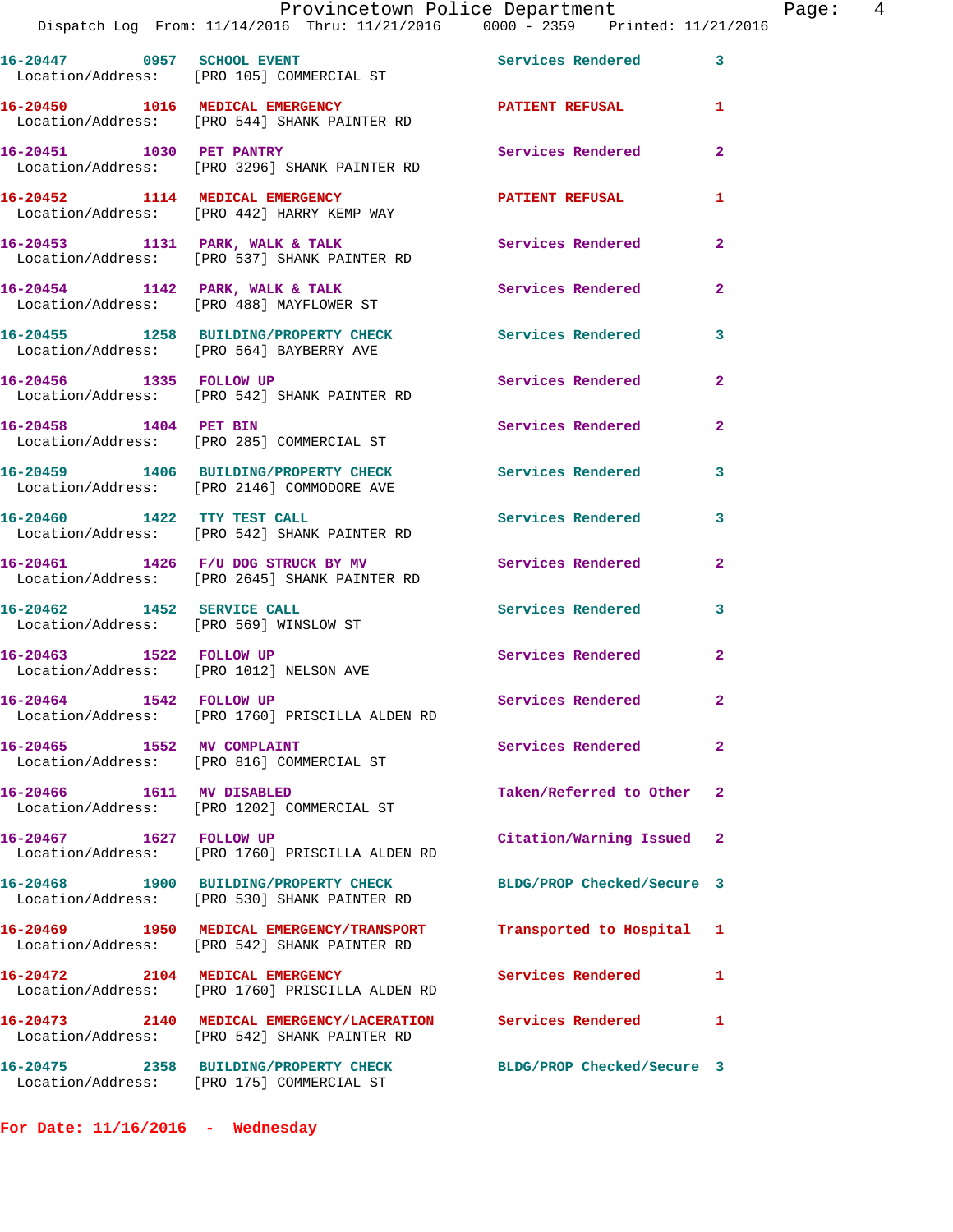**16-20476 0002 LOBBY TRAFFIC Services Rendered 2 16**  Location/Address: [PRO 542] SHANK PAINTER RD **16-20477 0006 BUILDING/PROPERTY CHECK Services Rendered 3**  Location/Address: [PRO 2483] COMMERCIAL ST **16-20478 0018 BUILDING/PROPERTY CHECK Services Rendered 3**  Location/Address: [PRO 2490] PROVINCELANDS RD **16-20479 0026 MV OBSERVANCE / ASSIGNMENT Services Rendered 3**  Location/Address: [PRO 2489] BRADFORD ST **16-20480 0343 BUILDING/PROPERTY CHECK Services Rendered 3**  Location/Address: [PRO 2206] COMMERCIAL ST **16-20481 0522 ASSIST AGENCY / SEWER Taken/Referred to Other 3**  Location/Address: [PRO 2125] COMMERCIAL ST **16-20482 0720 PET PANTRY No Action Required 2**  Location/Address: [PRO 3296] SHANK PAINTER RD **16-20483 0731 MV OBSERVANCE / ASSIGNMENT No Action Required 3**  Location/Address: [PRO 2521] ROUTE 6 **16-20484 0756 ALARM - GENERAL False Alarm 1**  Location/Address: [PRO 106] COMMERCIAL ST **16-20485 0800 PARKING COMPLAINT / GENERAL Services Rendered 3**  Location/Address: [PRO 3456] RYDER ST EXT **16-20486 0804 MEDICAL EMERGENCY PATIENT REFUSAL 1**  Location/Address: [PRO 2144] CONWELL ST **16-20488 0809 COURT TRANSPORT Taken/Referred to Other 3**  Location: [PRO 3705] ORLEANS DISTRICT COURT Refer To Arrest: 16-323-AR **16-20487 0812 AT SCHOOL Services Rendered 3**  Location/Address: [PRO 569] WINSLOW ST **16-20489 0818 ALARM - WORK Services Rendered 1**  Location/Address: [PRO 440] HARRY KEMP WAY **16-20490 0832 BUILDING/PROPERTY CHECK Services Rendered 3**  Location/Address: [PRO 2898] JEROME SMITH RD **16-20491 0848 BUILDING/PROPERTY CHECK BLDG/PROP Checked/Secure 3**  Location/Address: [PRO 1840] COMMERCIAL ST **16-20492 0848 BUILDING/PROPERTY CHECK BLDG/PROP Checked/Secure 3**  Location/Address: [PRO 2146] COMMODORE AVE **16-20493 0853 WATER MAIN SHUT DOWN Taken/Referred to Other 3 16-20494 0919 BUILDING/PROPERTY CHECK Services Rendered 3**  Location/Address: [PRO 2483] COMMERCIAL ST **16-20495 0924 BUILDING/PROPERTY CHECK Services Rendered 3**  Location/Address: [PRO 2490] PROVINCELANDS RD **16-20496 0938 MV OBSERVANCE / ASSIGNMENT No Action Required 3**  Location: RACE POINT ROAD **16-20497 1000 ASSIST CITIZEN Services Rendered 3**  Location/Address: [PRO 1158] WINSLOW ST 16-20498 1017 PARK, WALK & TALK **Services Rendered** 2 Location/Address: [PRO 175] COMMERCIAL ST **16-20499 1041 BUILDING/PROPERTY CHECK Services Rendered 3**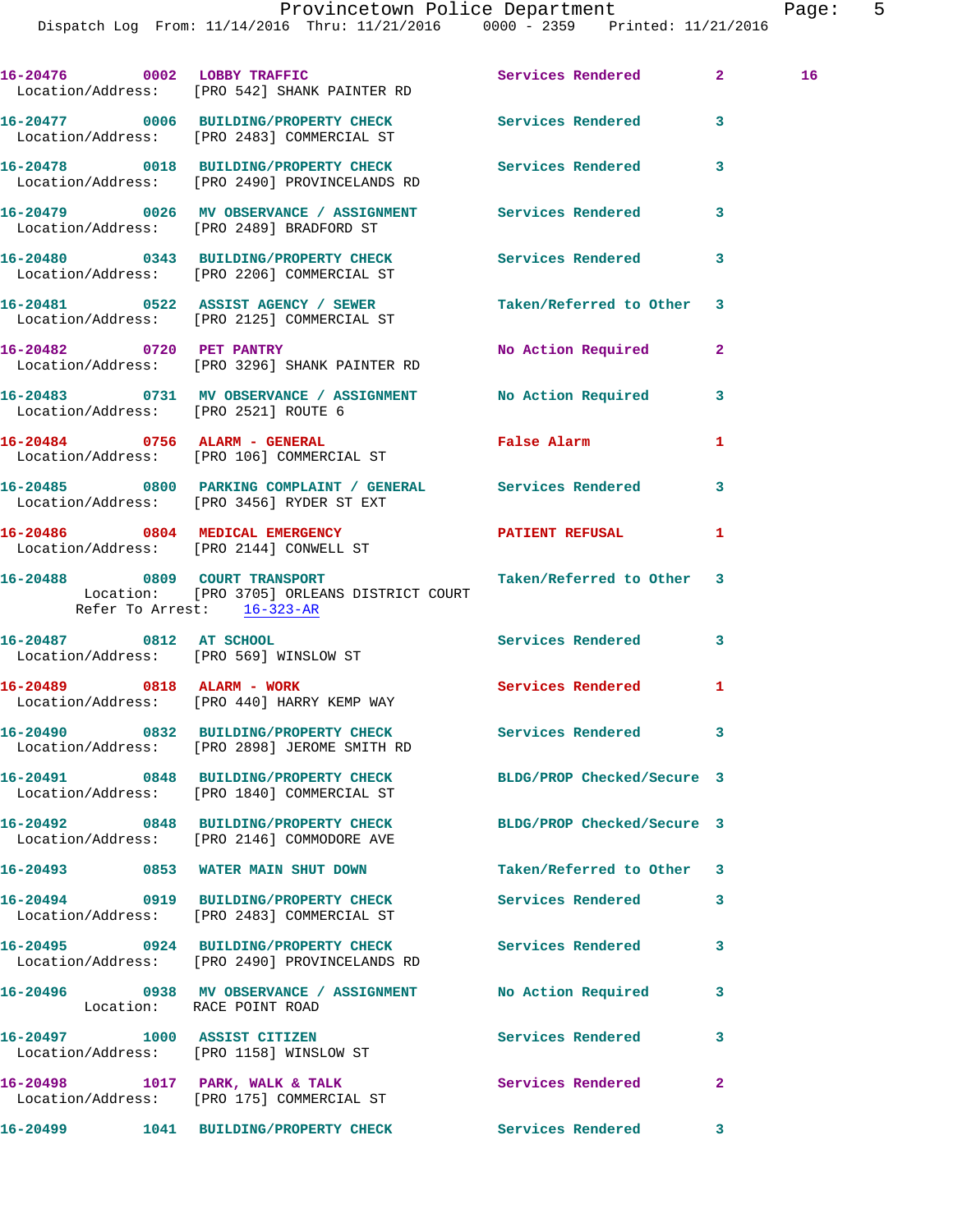|                                                                                             | Provincetown Police Department<br>Dispatch Log From: 11/14/2016 Thru: 11/21/2016 0000 - 2359 Printed: 11/21/2016  |                            |                |
|---------------------------------------------------------------------------------------------|-------------------------------------------------------------------------------------------------------------------|----------------------------|----------------|
|                                                                                             | Location/Address: [PRO 564] BAYBERRY AVE                                                                          |                            |                |
|                                                                                             | 16-20500 1156 MV HIT & RUN<br>Location/Address: [PRO 3004] BRADFORD ST                                            | Services Rendered          | $\mathbf{2}$   |
|                                                                                             | 16-20501 1212 BUILDING/PROPERTY CHECK BLDG/PROP Checked/Secure 3<br>Location/Address: [PRO 3287] ROUTE 6          |                            |                |
|                                                                                             | 16-20502 1226 MEDICAL EMERGENCY/D.O.T.<br>Location/Address: [PRO 440] HARRY KEMP WAY                              | Transported to Hospital    | 1              |
|                                                                                             | 16-20503 1239 FOUND CARDS<br>Location/Address: [PRO 542] SHANK PAINTER RD                                         | Services Rendered          | 3              |
|                                                                                             | 16-20504 1244 ASSIST AGENCY / MUTUAL AID Services Rendered<br>Location/Address: [PRO 395] COMMERCIAL ST           |                            | 3              |
|                                                                                             | 16-20506 1329 BUILDING/PROPERTY CHECK BLDG/PROP Checked/Secure 3<br>Location/Address: [PRO 2206] COMMERCIAL ST    |                            |                |
|                                                                                             | 16-20508 1349 PARK, WALK & TALK 1988 Services Rendered<br>Location/Address: WASHINGTON AVE + COMMERCIAL ST        |                            | $\overline{a}$ |
| 16-20509 1539 MV STOP<br>Location/Address: [PRO 3440] ROUTE 6<br>Refer To Arrest: 16-326-AR |                                                                                                                   | Arrest(s) Made             | 3              |
|                                                                                             | 16-20511 1721 BUILDING/PROPERTY CHECK BLDG/PROP Checked/Secure 3<br>Location/Address: [PRO 106] COMMERCIAL ST     |                            |                |
|                                                                                             | 16-20512 1755 BUILDING/PROPERTY CHECK<br>Location/Address: [PRO 2898] JEROME SMITH RD                             | BLDG/PROP Checked/Secure 3 |                |
|                                                                                             | 16-20513 1854 MV OBSERVANCE / ASSIGNMENT Services Rendered<br>Location/Address: [PRO 3440] ROUTE 6                |                            | 3              |
|                                                                                             | 16-20514 1938 BUILDING/PROPERTY CHECK BLDG/PROP Checked/Secure 3<br>Location/Address: [PRO 3259] MACMILLAN WHARF  |                            |                |
|                                                                                             | 16-20515 1946 BUILDING/PROPERTY CHECK BLDG/PROP Checked/Secure 3<br>Location/Address: [PRO 105] COMMERCIAL ST     |                            |                |
|                                                                                             | 16-20516 1946 MEDICAL EMERGENCY/ABDOMINAL<br>Location/Address: [PRO 350] COMMERCIAL ST                            | Transported to Hospital 1  |                |
| Location/Address: [PRO 3287] ROUTE 6                                                        | 16-20518 2039 BUILDING/PROPERTY CHECK                                                                             | BLDG/PROP Checked/Secure 3 |                |
|                                                                                             | 16-20519 2125 BUILDING/PROPERTY CHECK BLDG/PROP Checked/Secure 3<br>Location/Address: [PRO 1778] SHANK PAINTER RD |                            |                |
|                                                                                             | 16-20520 2152 BUILDING/PROPERTY CHECK<br>Location/Address: [PRO 3430] COMMERCIAL ST                               | BLDG/PROP Checked/Secure 3 |                |
|                                                                                             | 16-20521 2203 BUILDING/PROPERTY CHECK<br>Location/Address: [PRO 519] RACE POINT RD                                | BLDG/PROP Checked/Secure 3 |                |
| 16-20522 2224 ALARM - GENERAL                                                               | Location/Address: [PRO 569] WINSLOW ST                                                                            | False Alarm                | 1              |
|                                                                                             | 16-20523 2227 LARCENY /FORGERY FRAUD<br>Location/Address: [PRO 1192] COMMERCIAL ST                                | SPOKEN TO                  | 2              |
| Location/Address: [PRO 521] ROUTE 6                                                         | 16-20525 2315 BUILDING/PROPERTY CHECK                                                                             | BLDG/PROP Checked/Secure 3 |                |
|                                                                                             | 16-20526 2328 MV OBSERVANCE / ASSIGNMENT Services Rendered<br>Location/Address: HIGH POLE HL + BRADFORD ST        |                            | 3              |

**For Date: 11/17/2016 - Thursday**

Page: 6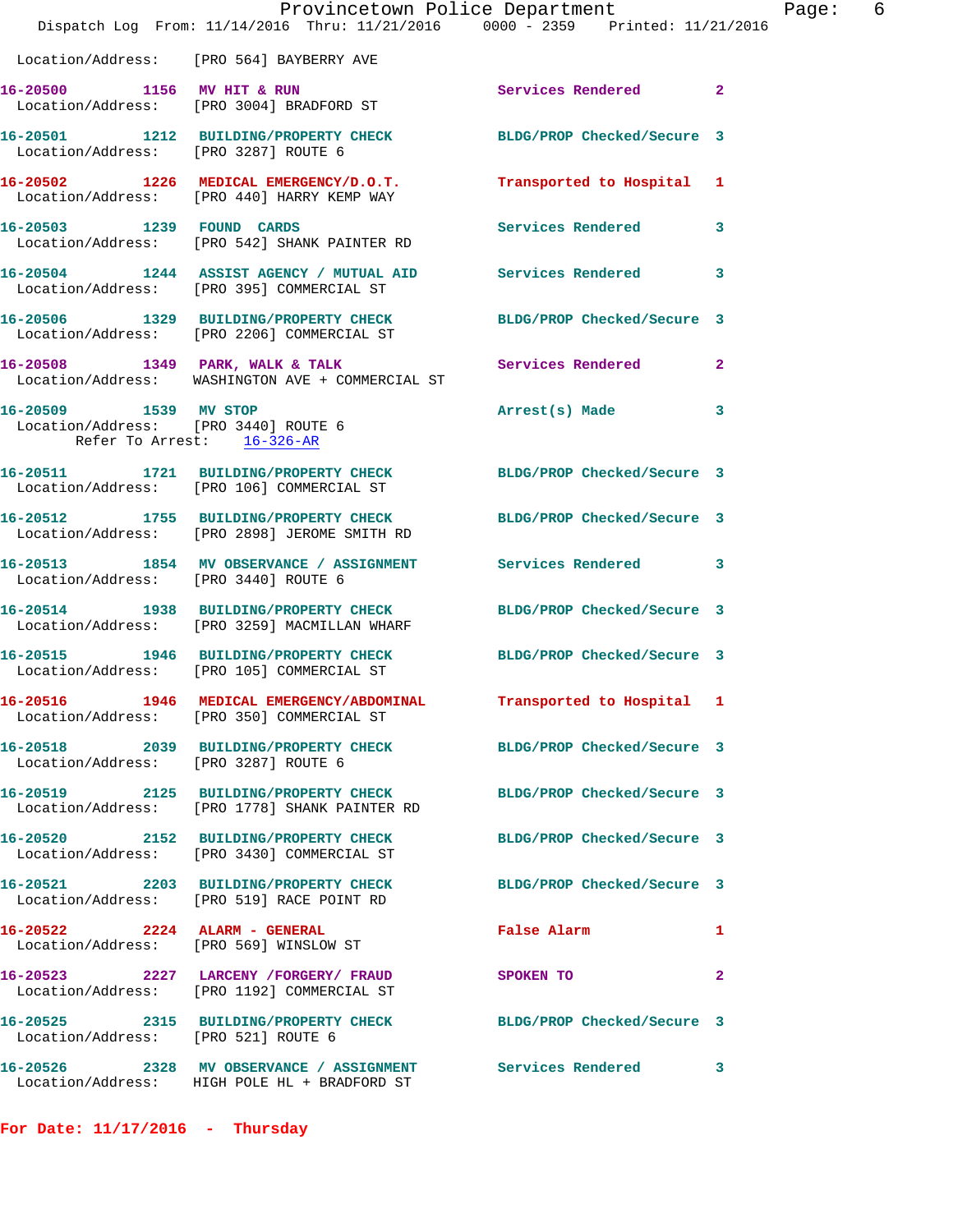Dispatch Log From: 11/14/2016 Thru: 11/21/2016 0000 - 2359 Printed: 11/21/2016

16-20524 0000 LOBBY TRAFFIC Services Rendered 2 12 Location/Address: [PRO 542] SHANK PAINTER RD **16-20527 0008 BUILDING/PROPERTY CHECK BLDG/PROP Checked/Secure 3**  Location/Address: [PRO 2483] COMMERCIAL ST **16-20528 0014 BUILDING/PROPERTY CHECK BLDG/PROP Checked/Secure 3**  Location/Address: [PRO 545] SHANK PAINTER RD **16-20529 0110 BUILDING/PROPERTY CHECK BLDG/PROP Checked/Secure 3**  Location/Address: [PRO 16] BRADFORD ST **16-20530 0145 BUILDING/PROPERTY CHECK BLDG/PROP Checked/Secure 3**  Location/Address: [PRO 2977] COMMERCIAL ST **16-20531 0204 BUILDING/PROPERTY CHECK BLDG/PROP Checked/Secure 3**  Location/Address: [PRO 2520] PRINCE ST **16-20532 0514 BUILDING/PROPERTY CHECK BLDG/PROP Checked/Secure 3**  Location/Address: [PRO 530] SHANK PAINTER RD **16-20533 0550 BUILDING/PROPERTY CHECK BLDG/PROP Checked/Secure 3**  Location/Address: [PRO 444] HIGH POLE HILL **16-20534 0658 BUILDING/PROPERTY CHECK Services Rendered 3**  Location/Address: [PRO 3296] SHANK PAINTER RD **16-20535 0718 BUILDING/PROPERTY CHECK Services Rendered 3**  Location/Address: [PRO 3259] MACMILLAN WHARF **16-20536 0727 BUILDING/PROPERTY CHECK Services Rendered 3**  Location/Address: [PRO 2483] COMMERCIAL ST **16-20537 0800 BUILDING/PROPERTY CHECK Services Rendered 3**  Location/Address: [PRO 512] PRINCE ST **16-20538 0807 AT SCHOOL Services Rendered 3**  Location/Address: [PRO 569] WINSLOW ST **16-20539 0837 PET PANTRY Services Rendered 3**  Location/Address: [PRO 3296] SHANK PAINTER RD **16-20540 0851 MV OBSERVANCE / ASSIGNMENT Services Rendered 3**  Location/Address: [PRO 2521] ROUTE 6 **16-20541 0856 BUILDING/PROPERTY CHECK BLDG/PROP Checked/Secure 3**  Location/Address: [PRO 2500] COMMERCIAL ST **16-20542 0910 ASSIST AGENCY / MUTUAL AID Services Rendered 3**  Location/Address: [PRO 2521] ROUTE 6 **16-20543 0920 VERBAL SPEED VERBAL WARNING 3**  Location/Address: [PRO 2513] ROUTE 6 **16-20544 0926 VERBAL EXPIRED REGISTRATION VERBAL WARNING 3**  Location/Address: [PRO 2513] ROUTE 6 **16-20545 0937 MV OBSERVANCE / ASSIGNMENT Services Rendered 3**  Location/Address: [PRO 3440] ROUTE 6 **16-20546 0941 VERBAL SPEED VERBAL WARNING 3**  Location/Address: [PRO 2513] ROUTE 6 **16-20548 1005 VERBAL SPEED VERBAL WARNING 3**  Location/Address: [PRO 2513] ROUTE 6 **16-20549 1029 FLIGHT COVERAGE Services Rendered 2**  Location/Address: [PRO 516] RACE POINT RD

**16-20550 1102 BIKE ACCIDENT Transported to Hospital 2**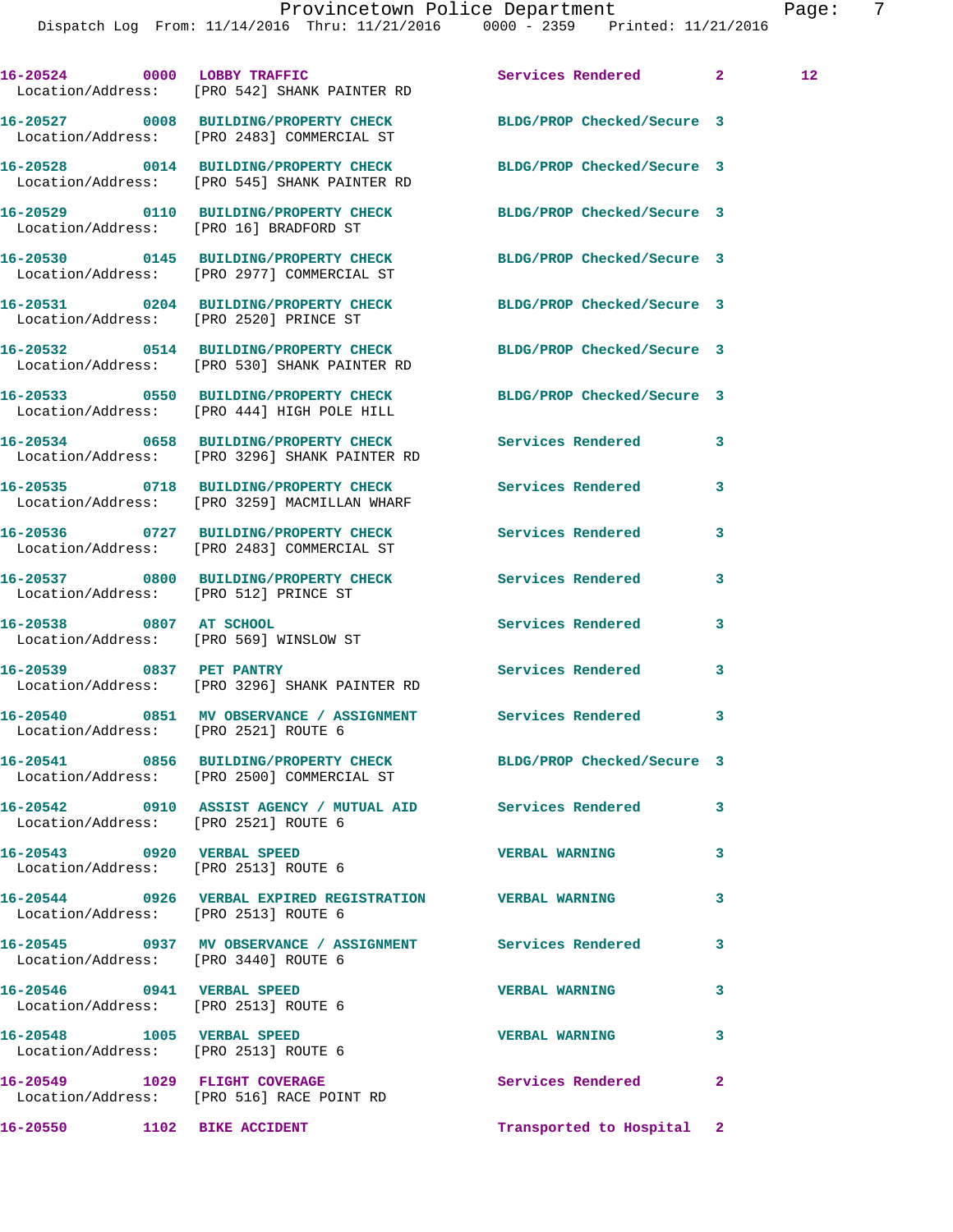|                                                               | Dispatch Log From: 11/14/2016 Thru: 11/21/2016 0000 - 2359 Printed: 11/21/2016                                 | Provincetown Police Department               | Page: 8      |  |
|---------------------------------------------------------------|----------------------------------------------------------------------------------------------------------------|----------------------------------------------|--------------|--|
|                                                               | Location/Address: [PRO 4024] COMMERCIAL ST                                                                     |                                              |              |  |
|                                                               | 16-20551 1118 VERBAL FAIL TO USE CARE VERBAL WARNING 3<br>Location/Address: RYDER ST EXT + COMMERCIAL ST       |                                              |              |  |
|                                                               | 16-20552 1120 B & E ATTEMPT<br>Location/Address: [PRO 3392] COMMERCIAL ST                                      | Services Rendered 2                          |              |  |
|                                                               | 16-20554 1128 ALARM MALFUNCTION Services Rendered 1<br>Location/Address: [PRO 1495] ALDEN ST                   |                                              |              |  |
|                                                               | 16-20555 1148 BUILDING/PROPERTY CHECK Services Rendered 3<br>Location/Address: [PRO 3430] COMMERCIAL ST        |                                              |              |  |
|                                                               | 16-20556 1308 VERBAL BRAKE LIGHT<br>Location/Address: [PRO 3259] MACMILLAN WHARF                               | <b>VERBAL WARNING</b>                        | $\mathbf{3}$ |  |
|                                                               | 16-20557 1318 FOLLOW UP<br>Location/Address: [PRO 2223] BREWSTER ST                                            | FOLLOW UP                                    | $\mathbf{2}$ |  |
|                                                               | 16-20558 1354 BUILDING/PROPERTY CHECK Services Rendered 3<br>Location/Address: [PRO 526] RYDER ST EXT          |                                              |              |  |
|                                                               | 16-20560 1412 911 MISDIAL<br>Location/Address: [PRO 185] COMMERCIAL ST                                         | Services Rendered 1                          |              |  |
|                                                               | 16-20561 1527 BUILDING/PROPERTY CHECK BLDG/PROP Checked/Secure 3<br>Location/Address: [PRO 2483] COMMERCIAL ST |                                              |              |  |
|                                                               | 16-20562 1530 ANIMAL CALL/HAWK 3ervices Rendered 2<br>Location/Address: [PRO 606] CONWELL ST                   |                                              |              |  |
|                                                               | 16-20563 1541 MV OBSERVANCE / ASSIGNMENT Services Rendered 3<br>Location/Address: [PRO 525] COMMERCIAL ST      |                                              |              |  |
|                                                               | 16-20564 1623 MV OBSERVANCE / ASSIGNMENT Services Rendered 3<br>Location/Address: [PRO 547] COMMERCIAL ST      |                                              |              |  |
|                                                               | 16-20565 1644 BUILDING/PROPERTY CHECK BLDG/PROP Checked/Secure 3<br>Location/Address: [PRO 564] BAYBERRY AVE   |                                              |              |  |
| 16-20566 1705 ALARM - GENERAL                                 | Location/Address: [PRO 1778] SHANK PAINTER RD                                                                  | <b>Example 21 Service School</b> False Alarm |              |  |
|                                                               | 16-20568 1732 BUILDING/PROPERTY CHECK BLDG/PROP Checked/Secure 3<br>Location/Address: [PRO 99] COMMERCIAL ST   |                                              |              |  |
| Location/Address: [PRO 2521] ROUTE 6                          | 16-20569 1739 ASSIST AGENCY / MUTUAL AID Services Rendered 3                                                   |                                              |              |  |
|                                                               | 16-20570 1805 BUILDING/PROPERTY CHECK<br>Location/Address: [PRO 3259] MACMILLAN WHARF                          | BLDG/PROP Checked/Secure 3                   |              |  |
|                                                               | 16-20571 1835 BUILDING/PROPERTY CHECK<br>Location/Address: [PRO 2898] JEROME SMITH RD                          | BLDG/PROP Checked/Secure 3                   |              |  |
|                                                               | 16-20572 1837 BUILDING/PROPERTY CHECK<br>Location/Address: [PRO 2977] COMMERCIAL ST                            | BLDG/PROP Checked/Secure 3                   |              |  |
|                                                               | 16-20573 1924 BUILDING/PROPERTY CHECK BLDG/PROP Checked/Secure 3<br>Location/Address: [PRO 16] BRADFORD ST     |                                              |              |  |
| 16-20574 1959 HAZARDS<br>Location/Address: [PRO 2513] ROUTE 6 |                                                                                                                | Removed Hazard                               | $\mathbf{2}$ |  |
|                                                               | 16-20575 2029 BUILDING/PROPERTY CHECK<br>Location/Address: [PRO 1778] SHANK PAINTER RD                         | BLDG/PROP Checked/Secure 3                   |              |  |
|                                                               | 16-20576 2032 BUILDING/PROPERTY CHECK BLDG/PROP Checked/Secure 3<br>Location/Address: [PRO 519] RACE POINT RD  |                                              |              |  |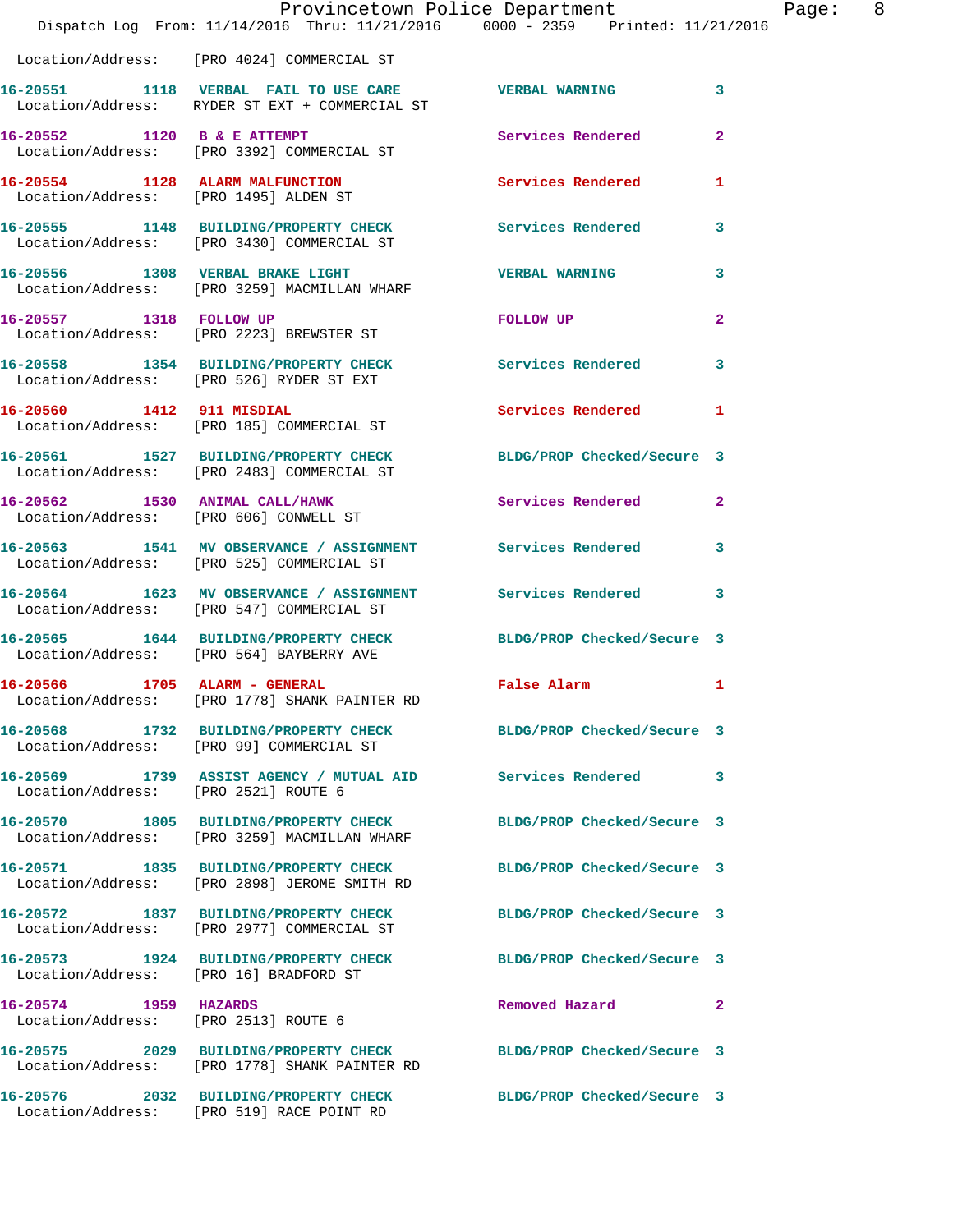|                                      | Dispatch Log From: 11/14/2016 Thru: 11/21/2016 0000 - 2359 Printed: 11/21/2016                                     | Provincetown Police Department |              | Page: 9 |  |
|--------------------------------------|--------------------------------------------------------------------------------------------------------------------|--------------------------------|--------------|---------|--|
|                                      | 16-20577 2052 MV STOP<br>Location/Address: ATLANTIC AVE + BRADFORD ST                                              | <b>VERBAL WARNING 3</b>        |              |         |  |
|                                      | 16-20578 2302 COMMERCIAL BURGLAR ALARM False Alarm<br>Location/Address: [PRO 356] COMMERCIAL ST                    |                                | $\mathbf{1}$ |         |  |
|                                      | 16-20579 2304 LOBBY TRAFFIC<br>Location/Address: [PRO 542] SHANK PAINTER RD                                        | Services Rendered 2            |              | 24      |  |
|                                      | 16-20580 2346 BUILDING/PROPERTY CHECK BLDG/PROP Checked/Secure 3<br>Location/Address: [PRO 444] HIGH POLE HILL     |                                |              |         |  |
|                                      | 16-20581 2355 BUILDING/PROPERTY CHECK Services Rendered 3<br>Location/Address: [PRO 3392] COMMERCIAL ST            |                                |              |         |  |
| Location/Address: ROUTE 6 + SNAIL RD | 16-20582 2356 MV OBSERVANCE / ASSIGNMENT Services Rendered 3                                                       |                                |              |         |  |
| For Date: $11/18/2016$ - Friday      |                                                                                                                    |                                |              |         |  |
|                                      | 16-20583 0017 MV OBSERVANCE / ASSIGNMENT Services Rendered 3<br>Location/Address: BRADFORD ST + RYDER ST           |                                |              |         |  |
|                                      | 16-20584 0029 BUILDING/PROPERTY CHECK Services Rendered 3<br>Location/Address: [PRO 2977] COMMERCIAL ST            |                                |              |         |  |
|                                      | 16-20585 0037 MV STOP<br>Location/Address: [PRO 208] COMMERCIAL ST                                                 | VERBAL WARNING 3               |              |         |  |
|                                      | 16-20586 0126 BUILDING/PROPERTY CHECK BLDG/PROP Checked/Secure 3<br>Location/Address: [PRO 3609] COMMERCIAL ST     |                                |              |         |  |
|                                      | 16-20587 0142 BUILDING/PROPERTY CHECK BLDG/PROP Checked/Secure 3<br>Location/Address: [PRO 2543] MACMILLAN WHARF   |                                |              |         |  |
| 16-20588 0144 CO ALARM               | Location/Address: [PRO N] HARBOUR DR                                                                               | False Alarm 1                  |              |         |  |
|                                      | 16-20589 0216 MV OBSERVANCE / ASSIGNMENT Services Rendered 3<br>Location/Address: BRADFORD ST + HOWLAND ST         |                                |              |         |  |
|                                      | 16-20590 0239 BUILDING/PROPERTY CHECK<br>Location/Address: [PRO 1783] FRANKLIN ST                                  | BLDG/PROP Checked/Secure 3     |              |         |  |
|                                      | 16-20591 0337 BUILDING/PROPERTY CHECK BLDG/PROP Checked/Secure 3<br>Location/Address: [PRO 545] SHANK PAINTER RD   |                                |              |         |  |
|                                      | 16-20592 0530 MV OBSERVANCE / ASSIGNMENT Services Rendered 3<br>Location/Address: BRADFORD ST + HIGH POLE HILL     |                                |              |         |  |
|                                      | 16-20593 0538 BUILDING/PROPERTY CHECK BLDG/PROP Checked/Secure 3<br>Location/Address: [PRO 1638] COMMERCIAL ST     |                                |              |         |  |
|                                      | 16-20594 0554 MEDICAL EMERGENCY <b>12 EXECUTER PATIENT REFUSAL</b> 1<br>Location/Address: [PRO 943] HARRY KEMP WAY |                                |              |         |  |
|                                      | 16-20595 0608 AIRPORT<br>Location/Address: [PRO 516] RACE POINT RD                                                 | Services Rendered              | $\mathbf{2}$ |         |  |
|                                      | 16-20596 0623 MEDICAL EMERGENCY<br>Location/Address: [PRO 2144] CONWELL ST                                         | Services Rendered 1            |              |         |  |
|                                      | 16-20597 0747 BUILDING/PROPERTY CHECK Services Rendered<br>Location/Address: [PRO 106] COMMERCIAL ST               |                                | 3            |         |  |
| 16-20598 0750 PET PANTRY             | Location/Address: [PRO 3296] SHANK PAINTER RD                                                                      | Services Rendered 3            |              |         |  |
| 16-20599 0809 AT SCHOOL              | Location/Address: [PRO 569] WINSLOW ST                                                                             | Services Rendered 3            |              |         |  |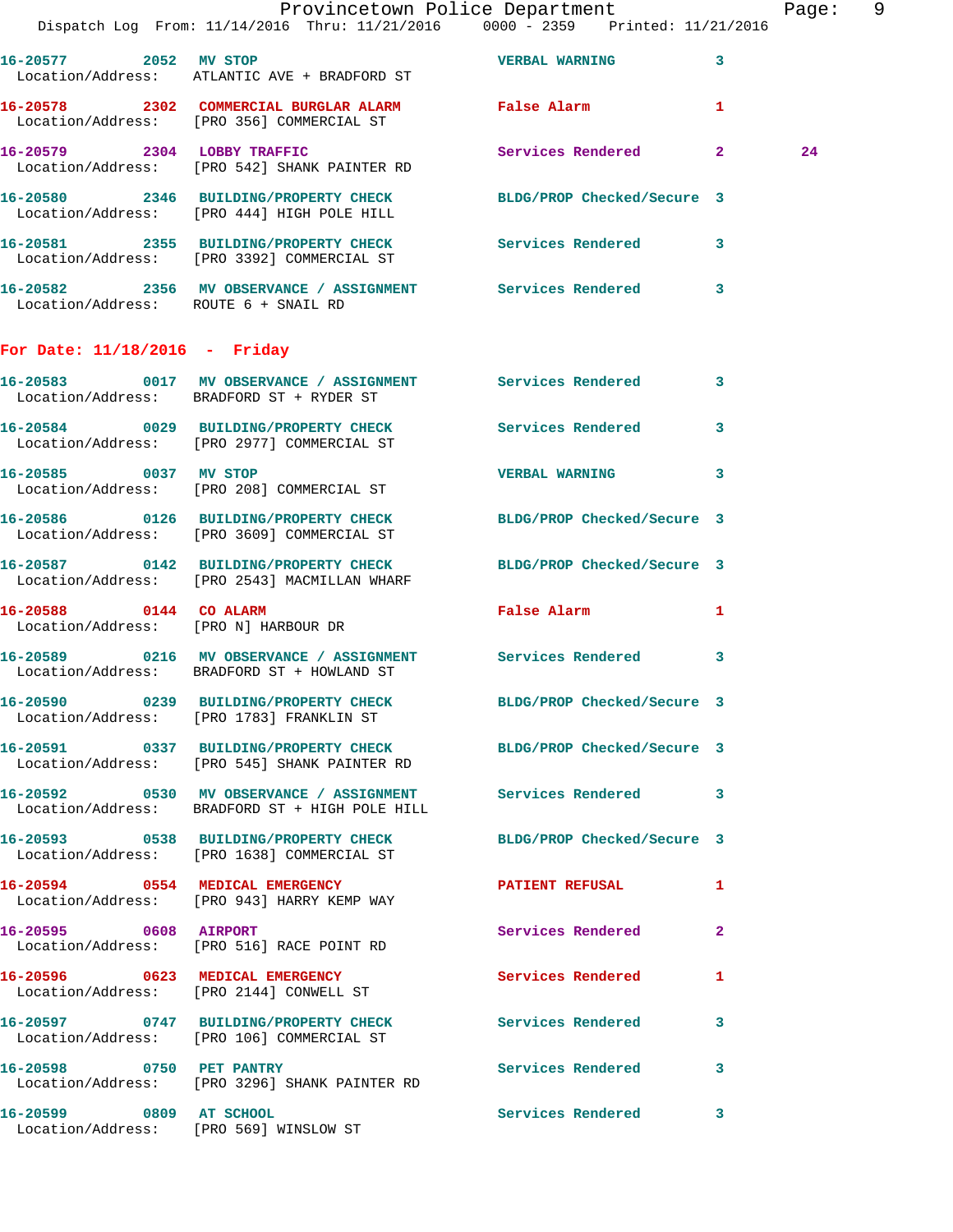|                                                                      | 16-20600 0849 BUILDING/PROPERTY CHECK Services Rendered<br>Location/Address: [PRO 3430] COMMERCIAL ST      |                            | 3              |
|----------------------------------------------------------------------|------------------------------------------------------------------------------------------------------------|----------------------------|----------------|
|                                                                      | 16-20601 0856 PARK, WALK & TALK<br>Location/Address: [PRO 2500] COMMERCIAL ST                              | Services Rendered          | $\overline{a}$ |
|                                                                      | 16-20602 1003 BUILDING/PROPERTY CHECK<br>Location/Address: [PRO 3296] SHANK PAINTER RD                     | Services Rendered          | 3              |
| 16-20603 1012 SERVE WARRANT<br>Location/Address: [PRO 3222] ALDEN ST |                                                                                                            | Services Rendered          | 3              |
|                                                                      | 16-20605 1032 DOG ATTACK/PAST OCCURRED<br>Location/Address: [PRO 3908] COMMERCIAL ST                       | Services Rendered          | $\overline{2}$ |
|                                                                      | 16-20604 1036 RESCUE EVALUATION<br>Location/Address: [PRO 542] SHANK PAINTER RD                            | Services Rendered          | 1              |
|                                                                      | 16-20606 1100 PRISONER TRANSPORT<br>Location: [PRO 3705] ORLEANS DISTRICT COURT                            | Taken/Referred to Other    | 3              |
|                                                                      | 16-20607 1117 MV OBSERVANCE / ASSIGNMENT Services Rendered<br>Location/Address: [PRO 94] BRADFORD ST       |                            | 3              |
| Location/Address: [PRO 3440] ROUTE 6                                 | 16-20609 1205 MV OBSERVANCE / ASSIGNMENT Services Rendered                                                 |                            | 3              |
| 16-20610 1220 VERBAL SPEED<br>Location/Address: [PRO 2513] ROUTE 6   |                                                                                                            | Services Rendered          | 3              |
|                                                                      | 16-20611 1220 PARKED MV COMPLAINT<br>Location/Address: [PRO 2616] COMMERCIAL ST                            | <b>GONE ON ARRIVAL</b>     | $\overline{2}$ |
|                                                                      | 16-20612 1421 BUILDING/PROPERTY CHECK<br>Location/Address: [PRO 3317] CEMETERY RD                          | BLDG/PROP Checked/Secure 3 | 1              |
|                                                                      | 16-20613 1517 BUILDING/PROPERTY CHECK<br>Location/Address: [PRO 444] HIGH POLE HILL                        | BLDG/PROP Checked/Secure 3 |                |
|                                                                      | 16-20614 1534 BUILDING/PROPERTY CHECK<br>Location/Address: [PRO 2483] COMMERCIAL ST                        | BLDG/PROP Checked/Secure 3 |                |
|                                                                      | 16-20615 1554 BUILDING/PROPERTY CHECK<br>Location/Address: [PRO 3259] MACMILLAN WHARF                      | BLDG/PROP Checked/Secure 3 |                |
|                                                                      | 16-20616 1620 LARCENY / FORGERY / FRAUD<br>Location/Address: [PRO 542] SHANK PAINTER RD                    | Services Rendered          | $\mathbf{2}$   |
|                                                                      | 16-20618 1637 MV OBSERVANCE / ASSIGNMENT Services Rendered<br>Location/Address: [PRO 537] SHANK PAINTER RD |                            | 3              |
| 16-20619 1643 MV HIT & RUN                                           | Location/Address: [PRO 105] COMMERCIAL ST                                                                  | Services Rendered          | $\mathbf{2}$   |
|                                                                      | 16-20621 1711 PARK, WALK & TALK<br>Location/Address: [PRO 204] COMMERCIAL ST                               | Services Rendered          | $\mathbf{2}$   |
|                                                                      | 16-20620 1716 BUILDING/PROPERTY CHECK Services Rendered<br>Location/Address: HIGH POLE HL + BRADFORD ST    |                            | 3              |
| 16-20622 1825 ALARM - GENERAL                                        | Location/Address: [PRO 182] COMMERCIAL ST                                                                  | BLDG/PROP Checked/Secure 1 |                |
|                                                                      | 16-20623 1914 BUILDING/PROPERTY CHECK<br>Location/Address: [PRO 1638] COMMERCIAL ST                        | BLDG/PROP Checked/Secure 3 |                |
|                                                                      | 16-20624 2003 BUILDING/PROPERTY CHECK<br>Location/Address: [PRO 3430] COMMERCIAL ST                        | BLDG/PROP Checked/Secure 3 |                |
|                                                                      | 16-20625 2010 FOLLOW UP/HIT AND RUN Services Rendered                                                      |                            | $\mathbf{2}$   |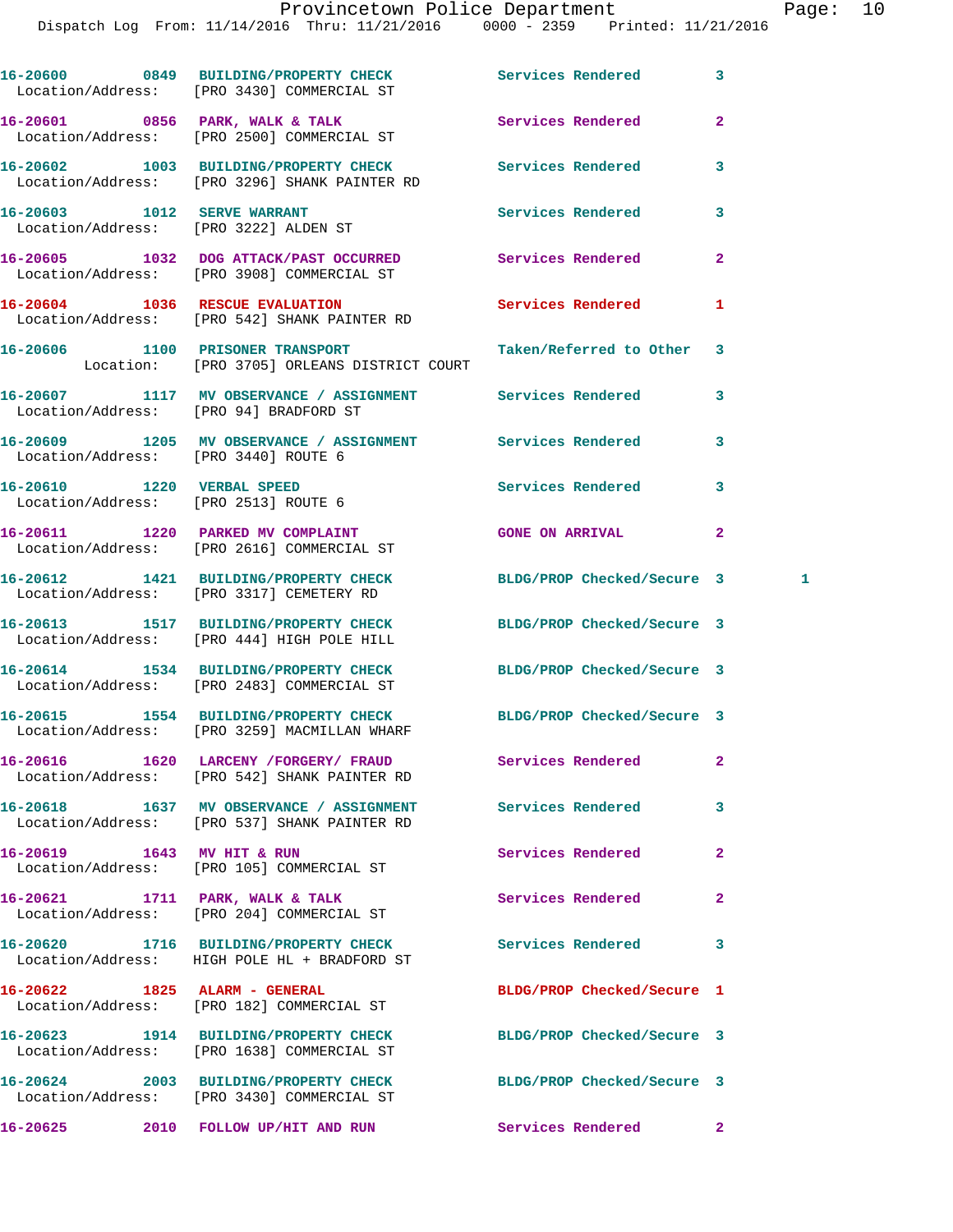|                                                          | Provincetown Police Department<br>Dispatch Log From: 11/14/2016 Thru: 11/21/2016 0000 - 2359 Printed: 11/21/2016  |                            |   | Page: | 11 |
|----------------------------------------------------------|-------------------------------------------------------------------------------------------------------------------|----------------------------|---|-------|----|
|                                                          | Location/Address: [PRO 3432] COMMERCIAL ST                                                                        |                            |   |       |    |
|                                                          | 16-20627 2042 BUILDING/PROPERTY CHECK BLDG/PROP Checked/Secure 3<br>Location/Address: [PRO 518] RACE POINT RD     |                            |   |       |    |
|                                                          | 16-20626 2047 BUILDING/PROPERTY CHECK<br>Location/Address: [PRO 2206] COMMERCIAL ST                               | BLDG/PROP Checked/Secure 3 |   |       |    |
| Location/Address: [PRO 2521] ROUTE 6                     | 16-20628 2110 ASSIST AGENCY / MUTUAL AID Services Rendered 3                                                      |                            |   |       |    |
|                                                          | 16-20629 2150 BUILDING/PROPERTY CHECK<br>Location/Address: [PRO 1778] SHANK PAINTER RD                            | BLDG/PROP Checked/Secure 3 |   |       |    |
|                                                          | 16-20630 2154 BUILDING/PROPERTY CHECK BLDG/PROP Checked/Secure 3<br>Location/Address: [PRO 182] COMMERCIAL ST     |                            |   |       |    |
| Location/Address: [PRO 2513] ROUTE 6                     | 16-20631 2348 MV OBSERVANCE / ASSIGNMENT Services Rendered 3                                                      |                            |   |       |    |
|                                                          | 16-20632 2351 BUILDING/PROPERTY CHECK Services Rendered 3<br>Location/Address: [PRO 2490] PROVINCELANDS RD        |                            |   |       |    |
| For Date: $11/19/2016$ - Saturday                        |                                                                                                                   |                            |   |       |    |
| 16-20633 0002 LOBBY TRAFFIC                              | Location/Address: [PRO 542] SHANK PAINTER RD                                                                      | Services Rendered 2        |   | 8     |    |
|                                                          | 16-20634 0024 BUILDING/PROPERTY CHECK<br>Location/Address: [PRO 1778] SHANK PAINTER RD                            | BLDG/PROP Checked/Secure 3 |   |       |    |
|                                                          | 16-20636 0037 BUILDING/PROPERTY CHECK<br>Location/Address: [PRO 530] SHANK PAINTER RD                             | BLDG/PROP Checked/Secure 3 |   |       |    |
|                                                          | 16-20637 0106 BUILDING/PROPERTY CHECK<br>Location/Address: [PRO 1952] COMMERCIAL ST                               | BLDG/PROP Checked/Secure 3 |   |       |    |
|                                                          | 16-20638 0115 MV OBSERVANCE / ASSIGNMENT Services Rendered 3<br>Location/Address: SNAIL RD + COMMERCIAL ST        |                            |   |       |    |
|                                                          | Location/Address: [PRO 75] CAPTAIN BERTIES WAY                                                                    | <b>Services Rendered</b>   | 3 |       |    |
|                                                          | 16-20640 		 0159 BUILDING/PROPERTY CHECK 			BLDG/PROP Checked/Secure 3<br>Location/Address: [PRO 1646] WINSLOW ST |                            |   |       |    |
|                                                          | 16-20641 0301 BUILDING/PROPERTY CHECK<br>Location/Address: [PRO 182] COMMERCIAL ST                                | BLDG/PROP Checked/Secure 3 |   |       |    |
|                                                          | 16-20642 0330 BUILDING/PROPERTY CHECK<br>Location/Address: [PRO 16] BRADFORD ST                                   | BLDG/PROP Checked/Secure 3 |   |       |    |
|                                                          | 16-20643 0334 BUILDING/PROPERTY CHECK<br>Location/Address: [PRO 539] SHANK PAINTER RD                             | BLDG/PROP Checked/Secure 3 |   |       |    |
| Location/Address: ROUTE 6 + SNAIL RD                     | 16-20644 0500 MV OBSERVANCE / ASSIGNMENT                                                                          | No Action Required 3       |   |       |    |
| Location/Address: [TRU] SHORE RD                         | 16-20645 0514 ASSIST AGENCY / TRURO PD Services Rendered                                                          |                            | 3 |       |    |
| 16-20646 0522 MV STOP<br>Location/Address: COMMERCIAL ST |                                                                                                                   | No Action Required         | 3 |       |    |
|                                                          | 16-20647 0552 BUILDING/PROPERTY CHECK<br>Location/Address: [PRO 440] HARRY KEMP WAY                               | BLDG/PROP Checked/Secure 3 |   |       |    |
| 16-20648 0616 MV DISABLED<br>Location/Address: ROUTE 6   |                                                                                                                   | No Action Required 2       |   |       |    |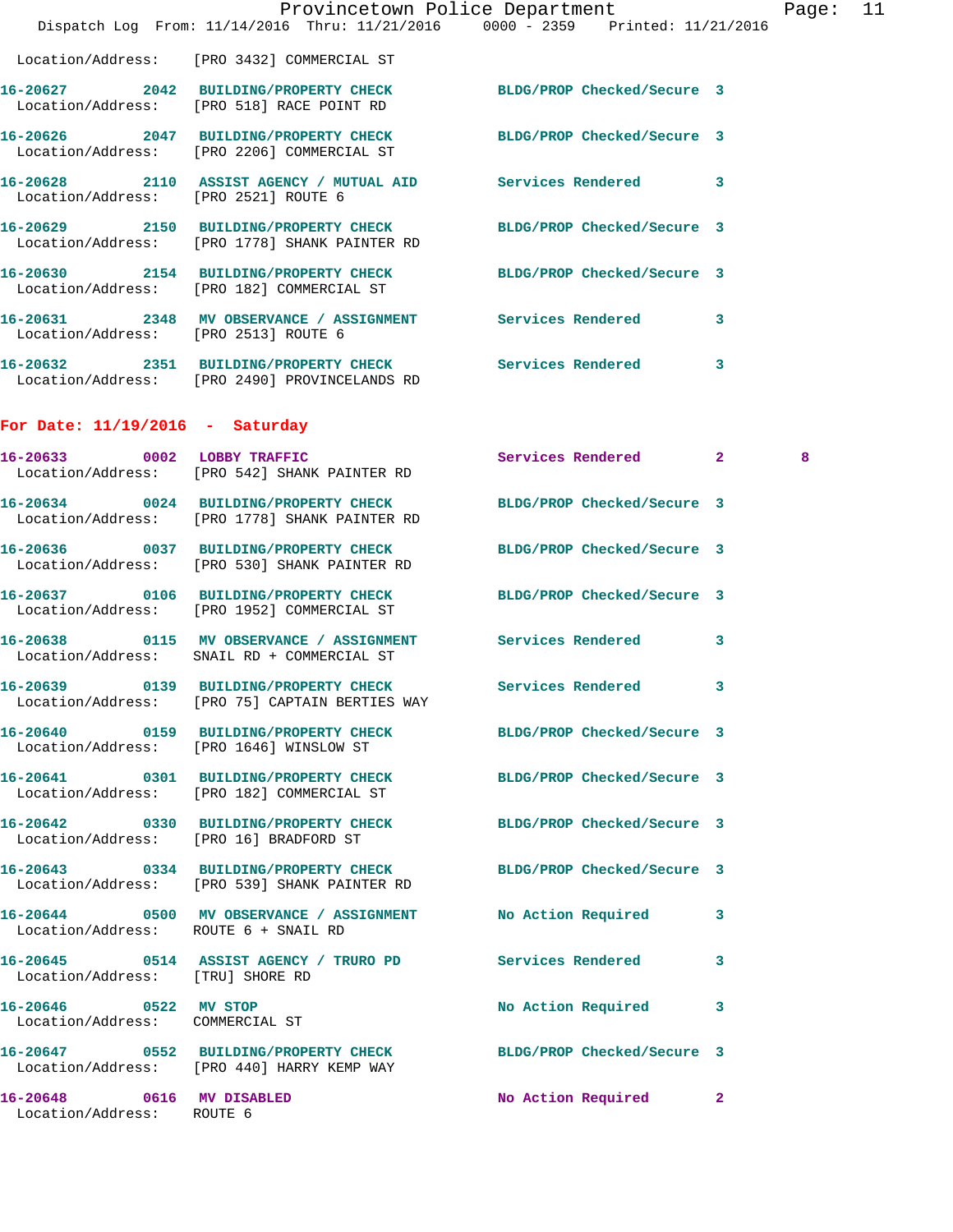|                                        | Dispatch Log From: 11/14/2016 Thru: 11/21/2016 0000 - 2359 Printed: 11/21/2016                                 | Provincetown Police Department |              | Page: 12 |  |
|----------------------------------------|----------------------------------------------------------------------------------------------------------------|--------------------------------|--------------|----------|--|
|                                        | 16-20649 0758 PET BIN<br>Location/Address: [PRO 3296] SHANK PAINTER RD                                         | Services Rendered 2            |              |          |  |
|                                        | 16-20650 0826 BUILDING/PROPERTY CHECK Services Rendered 3<br>Location/Address: [PRO 3259] MACMILLAN WHARF      |                                |              |          |  |
|                                        | 16-20651 0828 BUILDING/PROPERTY CHECK BLDG/PROP Checked/Secure 3<br>Location/Address: [PRO 571] ALDEN ST       |                                |              |          |  |
|                                        | 16-20652 0833 MV COMPLAINT<br>Location/Address: [PRO 510] PLEASANT ST                                          | <b>Unfounded</b>               | $\mathbf{2}$ |          |  |
|                                        | 16-20653 0842 MV COMPLAINT<br>Location/Address: RYDER ST + BRADFORD ST                                         | Services Rendered              | $\mathbf{2}$ |          |  |
| Location/Address: [PRO 2521] ROUTE 6   | 16-20654 0917 MV OBSERVANCE / ASSIGNMENT Services Rendered                                                     |                                | 3            |          |  |
|                                        | 16-20655 0941 FOUND BOAT GAS CAN<br>Location/Address: [PRO 2490] PROVINCELANDS RD                              | Taken/Referred to Other 2      |              |          |  |
|                                        | 16-20656 1019 BUILDING/PROPERTY CHECK Services Rendered 3<br>Location/Address: [PRO 2483] COMMERCIAL ST        |                                |              |          |  |
|                                        | 16-20657 1020 FOLLOW UP DOG BIT<br>Location/Address: [PRO 542] SHANK PAINTER RD                                | SPOKEN TO AND THE SPOKEN TO    | $\mathbf{2}$ |          |  |
|                                        | 16-20659 1023 WELL BEING CHECK<br>Location/Address: [PRO 442] HARRY KEMP WAY                                   | Services Rendered              | 3            |          |  |
|                                        | 16-20658 1026 BUILDING/PROPERTY CHECK Services Rendered<br>Location/Address: [PRO 564] BAYBERRY AVE            |                                | 3            |          |  |
| Location/Address: CENTER ST            | 16-20660 1035 MV ACCIDENT/MINOR Services Rendered                                                              |                                | 1            |          |  |
| 16-20661 1205 PET BIN                  | Location/Address: [PRO 285] COMMERCIAL ST                                                                      | Services Rendered              | $\mathbf{2}$ |          |  |
|                                        | 16-20662 1300 PET DONATION<br>Location/Address: [PRO 1158] WINSLOW ST                                          | Services Rendered 3            |              |          |  |
| Location/Address: [PRO 2513] ROUTE 6   | 16-20663 1301 MV OBSERVANCE / ASSIGNMENT Services Rendered                                                     |                                |              |          |  |
|                                        | 16-20665 1325 PARK, WALK & TALK<br>Location/Address: COMMERCIAL ST + JOHNSON ST                                | Services Rendered              | $\mathbf{2}$ |          |  |
| Location/Address: [PRO 16] BRADFORD ST | 16-20666 1415 BUILDING/PROPERTY CHECK                                                                          | BLDG/PROP Checked/Secure 3     |              |          |  |
| Location/Address: SANDY HILL LN        | 16-20667 1447 ILLEGAL BRUSH BURN                                                                               | Services Rendered              | -1           |          |  |
|                                        | 16-20668 1544 PARK, WALK & TALK<br>Location/Address: [PRO 105] COMMERCIAL ST                                   | Services Rendered 2            |              |          |  |
|                                        | 16-20669 1556 MV OBSERVANCE / ASSIGNMENT<br>Location/Address: BRADFORD ST + STANDISH ST                        | Services Rendered              | 3            |          |  |
|                                        | 16-20670 1624 BUILDING/PROPERTY CHECK BLDG/PROP Checked/Secure 3<br>Location/Address: [PRO 3430] COMMERCIAL ST |                                |              |          |  |
|                                        | 16-20671 1650 BUILDING/PROPERTY CHECK BLDG/PROP Checked/Secure 3<br>Location/Address: [PRO 564] BAYBERRY AVE   |                                |              |          |  |
|                                        | 16-20672 1703 DOCTOR-ORDERED TRANSPORT Transported to Hospital 1<br>Location/Address: [PRO 440] HARRY KEMP WAY |                                |              |          |  |
|                                        | 16-20674 1734 MV OBSERVANCE / ASSIGNMENT Services Rendered 3                                                   |                                |              |          |  |

Location/Address: [PRO 3440] ROUTE 6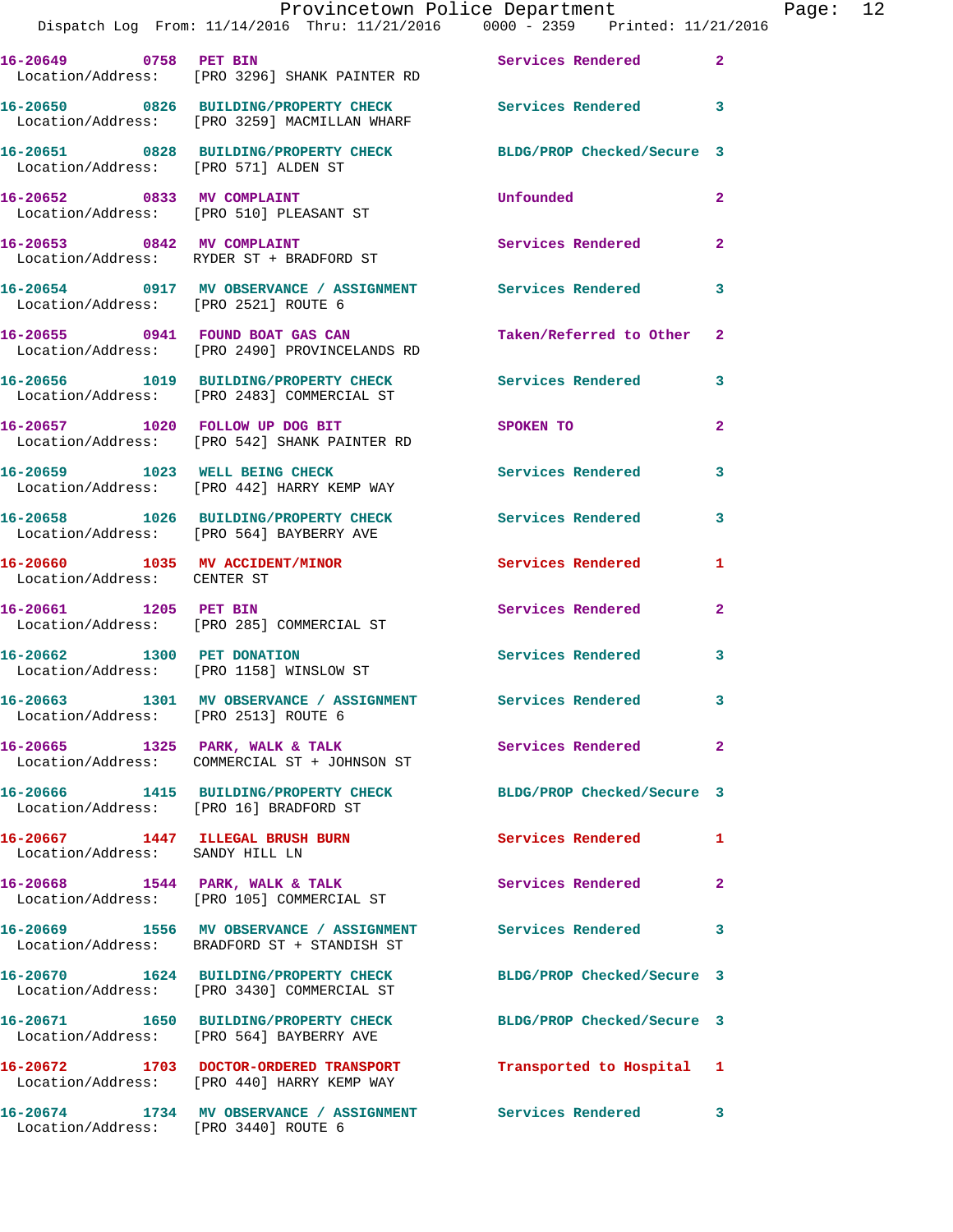| 16-20675<br>Refer To Accident: |      | 1751 MV HIT & RUN<br>Location/Address: [PRO 1489] ALDEN ST<br>$16 - 87 - AC$ | Services Rendered          | 2  |
|--------------------------------|------|------------------------------------------------------------------------------|----------------------------|----|
| 16-20676                       | 1827 | <b>FALL/RESCUE</b><br>Location/Address: PRISCILLA ALDEN RD                   | Transported to Hospital    | -1 |
| 16-20678<br>Location/Address:  | 1908 | <b>BUILDING/PROPERTY CHECK</b><br>FRO 25121 JEROME SMITH RD                  | BLDG/PROP Checked/Secure 3 |    |
| 16–20681<br>Location/Address:  | 2148 | <b>BAR CHECK</b><br>[PRO 484] MASONIC PL                                     | Services Rendered          | 2  |
| 16-20682<br>Location/Address:  | 2156 | BUILDING/PROPERTY CHECK<br>[PRO 3259] MACMILLAN WHARF                        | BLDG/PROP Checked/Secure 3 |    |

## **For Date: 11/20/2016 - Sunday**

| 16-20683 0002 LOBBY TRAFFIC | Location/Address: [PRO 542] SHANK PAINTER RD                                                                      | Services Rendered 2        |   | 7 |
|-----------------------------|-------------------------------------------------------------------------------------------------------------------|----------------------------|---|---|
|                             | 16-20684 0014 BUILDING/PROPERTY CHECK<br>Location/Address: [PRO 1638] COMMERCIAL ST                               | BLDG/PROP Checked/Secure 3 |   |   |
|                             | 16-20685 0022 MV OBSERVANCE / ASSIGNMENT Services Rendered<br>Location/Address: HOWLAND ST + BRADFORD ST          |                            | 3 |   |
|                             | 16-20686 0026 BUILDING/PROPERTY CHECK BLDG/PROP Checked/Secure 3<br>Location/Address: [PRO 3296] SHANK PAINTER RD |                            |   |   |
|                             | 16-20687 0033 MV OBSERVANCE / ASSIGNMENT No Action Required 3<br>Location/Address: RYDER ST + BRADFORD ST         |                            |   |   |
|                             | 16-20689 0108 BUILDING/PROPERTY CHECK<br>Location/Address: [PRO 182] COMMERCIAL ST                                | BLDG/PROP Checked/Secure 3 |   |   |
|                             | 16-20690 0112 BUILDING/PROPERTY CHECK<br>Location/Address: [PRO 175] COMMERCIAL ST                                | BLDG/PROP Checked/Secure 3 |   |   |
|                             | 16-20691 0131 BUILDING/PROPERTY CHECK<br>Location/Address: [PRO 444] HIGH POLE HILL                               | BLDG/PROP Checked/Secure 3 |   |   |
|                             | 16-20692 0137 BUILDING/PROPERTY CHECK Services Rendered<br>Location/Address: [PRO 3430] COMMERCIAL ST             |                            | 3 |   |
|                             | 16-20693 0139 MV OBSERVANCE / ASSIGNMENT Services Rendered<br>Location/Address: [PRO 1886] BRADFORD ST            |                            | 3 |   |
|                             | 16-20694 0215 BUILDING/PROPERTY CHECK<br>Location/Address: [PRO 1886] BRADFORD ST                                 | BLDG/PROP Checked/Secure 3 |   |   |
|                             | 16-20695 0251 BUILDING/PROPERTY CHECK<br>Location/Address: [PRO 94] BRADFORD ST                                   | BLDG/PROP Checked/Secure 3 |   |   |
|                             | 16-20696 0259 BUILDING/PROPERTY CHECK<br>Location/Address: [PRO 447] JEROME SMITH RD                              | BLDG/PROP Checked/Secure 3 |   |   |
|                             | 16-20697 0409 BUILDING/PROPERTY CHECK BLDG/PROP Checked/Secure 3<br>Location/Address: [PRO 16] BRADFORD ST        |                            |   |   |
|                             | 16-20698 0459 BUILDING/PROPERTY CHECK<br>Location/Address: [PRO 379] COMMERCIAL ST                                | BLDG/PROP Checked/Secure 3 |   |   |
|                             | 16-20699 0512 BUILDING/PROPERTY CHECK<br>Location/Address: [PRO 2977] COMMERCIAL ST                               | BLDG/PROP Checked/Secure 3 |   |   |
|                             | 16-20700 0527 BUILDING/PROPERTY CHECK<br>Location/Address: [PRO 433] RYDER ST EXT                                 | Services Rendered          | 3 |   |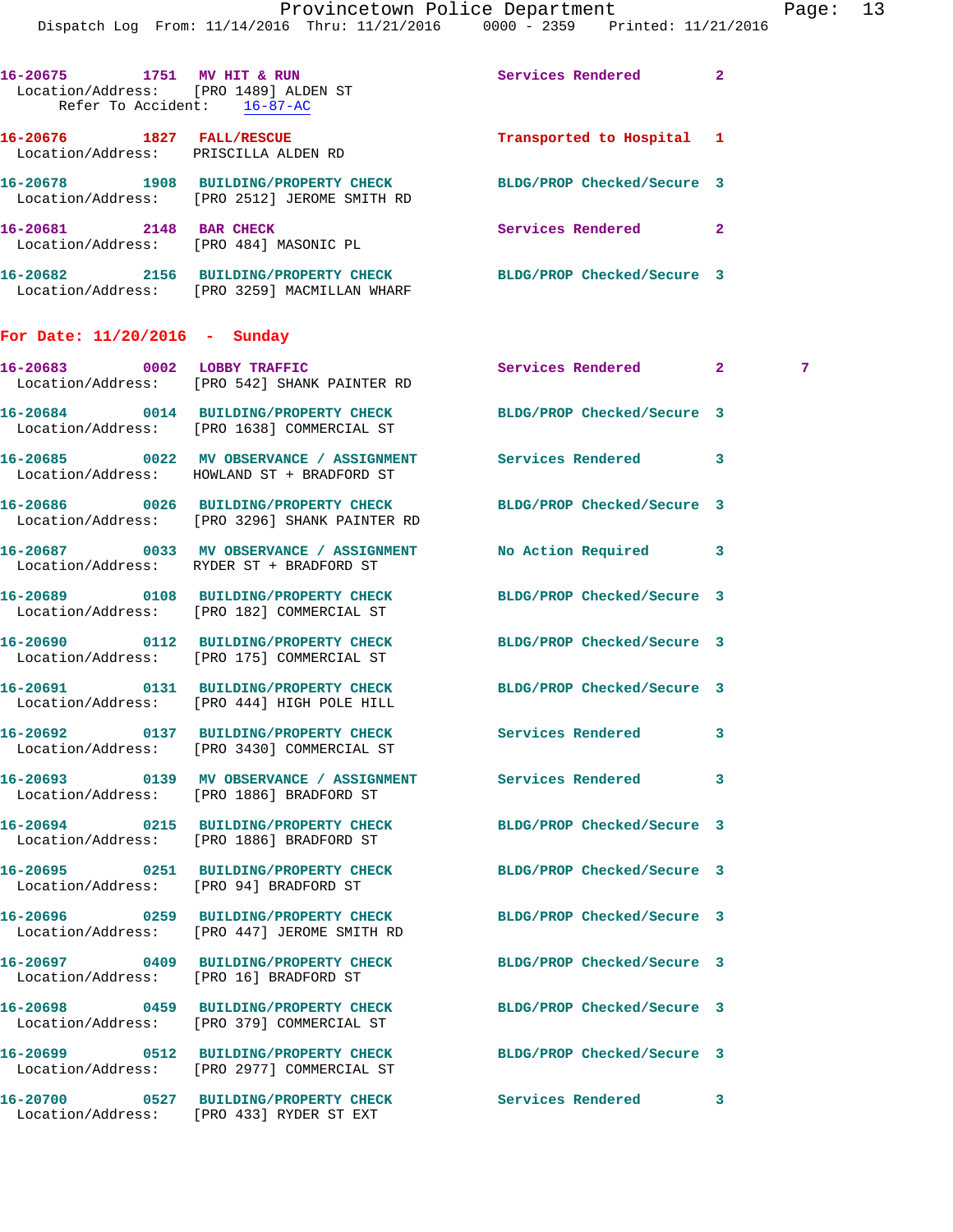|                                                                    | Dispatch Log From: 11/14/2016 Thru: 11/21/2016 0000 - 2359 Printed: 11/21/2016                                    | Provincetown Police Department |                | Page: 14 |  |
|--------------------------------------------------------------------|-------------------------------------------------------------------------------------------------------------------|--------------------------------|----------------|----------|--|
|                                                                    | 16-20701 0533 BUILDING/PROPERTY CHECK BLDG/PROP Checked/Secure 3<br>Location/Address: [PRO 1646] WINSLOW ST       |                                |                |          |  |
| Location/Address: ROUTE 6 + SNAIL RD                               | 16-20702 0536 MV OBSERVANCE / ASSIGNMENT Services Rendered 3                                                      |                                |                |          |  |
|                                                                    | 16-20703 0616 COMPLAINT<br>Location/Address: [PRO 2144] CONWELL ST                                                | <b>Services Rendered</b>       | 3              |          |  |
|                                                                    | 16-20704 0733 BUILDING/PROPERTY CHECK Services Rendered 3<br>Location/Address: [PRO 3259] MACMILLAN WHARF         |                                |                |          |  |
|                                                                    | 16-20705 0741 BUILDING/PROPERTY CHECK Services Rendered 3<br>Location/Address: [PRO 2483] COMMERCIAL ST           |                                |                |          |  |
|                                                                    | 16-20706 0747 BUILDING/PROPERTY CHECK BLDG/PROP Checked/Secure 3<br>Location/Address: [PRO 1638] COMMERCIAL ST    |                                |                |          |  |
|                                                                    | 16-20707 0751 BUILDING/PROPERTY CHECK Services Rendered 3<br>Location/Address: [PRO 1989] COMMERCIAL ST           |                                |                |          |  |
| Location/Address: [PRO 3440] ROUTE 6                               | 16-20708 0809 MV OBSERVANCE / ASSIGNMENT Services Rendered 3                                                      |                                |                |          |  |
| Location/Address: COMMERCIAL ST                                    | 16-20709 0817 MV OBSERVANCE / ASSIGNMENT Services Rendered 3                                                      |                                |                |          |  |
| 16-20710 0825 MV STOP<br>Location/Address: ROUTE 6                 |                                                                                                                   | <b>VERBAL WARNING</b>          | 3              |          |  |
|                                                                    | 16-20711 0859 BUILDING/PROPERTY CHECK Services Rendered 3<br>Location/Address: [PRO 525] COMMERCIAL ST            |                                |                |          |  |
|                                                                    | 16-20713 0923 BUILDING/PROPERTY CHECK BLDG/PROP Checked/Secure 3<br>Location/Address: [PRO 526] RYDER ST EXT      |                                |                |          |  |
|                                                                    | 16-20714 0931 BUILDING/PROPERTY CHECK Services Rendered 3<br>Location/Address: [PRO 75] CAPTAIN BERTIES WAY       |                                |                |          |  |
|                                                                    | 16-20715 0936 MEDICAL EMERGENCY<br>Location/Address: [PRO 2124] COMMERCIAL ST                                     | Transported to Hospital 1      |                |          |  |
|                                                                    | 16-20716 0958 ASSIST CITIZEN<br>Location/Address: [PRO 1158] WINSLOW ST                                           | Services Rendered              | 3              |          |  |
| 16-20717 1014 SERVICE CALL<br>Location/Address: [PRO 2519] ROUTE 6 |                                                                                                                   | Services Rendered              | 3              |          |  |
|                                                                    | 16-20718 1024 PARKING COMPLAINT / GENERAL Citation/Warning Issued 3<br>Location/Address: [PRO 3250] COMMERCIAL ST |                                |                |          |  |
| 16-20719 1047 MV HIT & RUN<br>Refer To Accident: 16-88-AC          | Location/Address: [PRO 2927] COMMERCIAL ST                                                                        | Services Rendered              | $\mathbf{2}$   | 1        |  |
| Location/Address: ROUTE 6                                          | 16-20720 1056 MV OBSERVANCE / ASSIGNMENT Services Rendered                                                        | $\sim$ 3                       |                |          |  |
| Location/Address: [PRO 2521] ROUTE 6                               | 16-20721 1135 MV OPERATIONS COMPLAINT                                                                             | Unfounded                      | $\overline{2}$ |          |  |
| 16-20722 1145 ITEMS STOLEN                                         | Location/Address: [PRO 1830] BRADFORD ST                                                                          | Services Rendered 2            |                | 1        |  |
|                                                                    | 16-20723 1310 BUILDING/PROPERTY CHECK<br>Location/Address: [PRO 105] COMMERCIAL ST                                | BLDG/PROP Checked/Secure 3     |                |          |  |
| 16-20724 1557 WELL-BEING CHECK                                     | Location/Address: [PRO 1548] COMMERCIAL ST                                                                        | Services Rendered 3            |                |          |  |

**16-20725 1610 BUILDING/PROPERTY CHECK Services Rendered 3**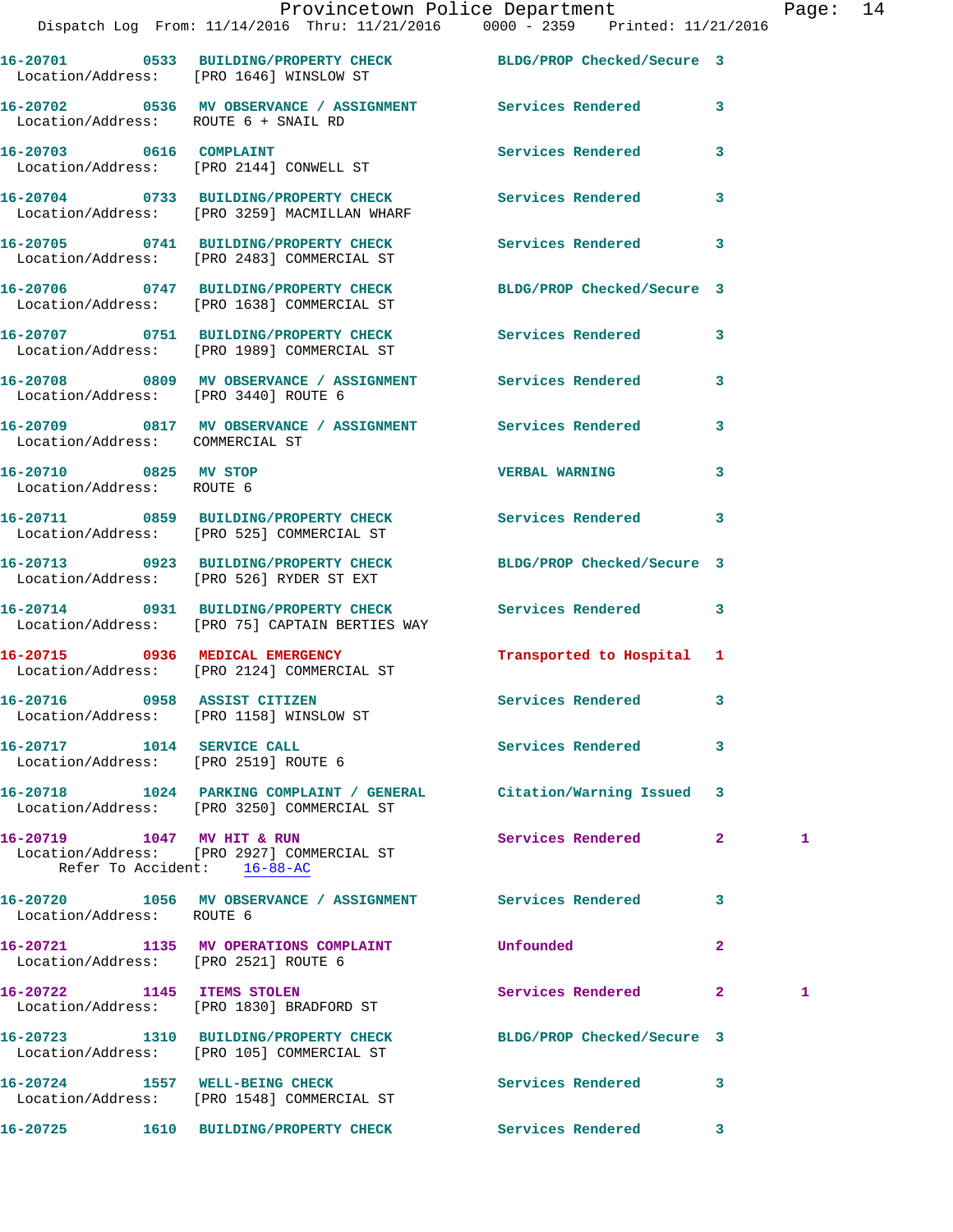|                                        | Dispatch Log From: 11/14/2016 Thru: 11/21/2016 0000 - 2359 Printed: 11/21/2016                                        | Provincetown Police Department |                | Page: 15 |  |
|----------------------------------------|-----------------------------------------------------------------------------------------------------------------------|--------------------------------|----------------|----------|--|
|                                        | Location/Address: [PRO 3259] MACMILLAN WHARF                                                                          |                                |                |          |  |
|                                        | 16-20727   1615   BUILDING/PROPERTY CHECK BLDG/PROP Checked/Secure 3<br>Location/Address: [PRO 1778] SHANK PAINTER RD |                                |                |          |  |
|                                        | 16-20726 1620 BUILDING/PROPERTY CHECK Services Rendered 3<br>Location/Address: [PRO 2483] COMMERCIAL ST               |                                |                |          |  |
|                                        | 16-20728 1635 PARK, WALK & TALK<br>Location/Address: [PRO 105] COMMERCIAL ST                                          | Services Rendered              | $\overline{2}$ |          |  |
| Location/Address: [PRO 2521] ROUTE 6   | 16-20729 1655 MV OBSERVANCE / ASSIGNMENT Services Rendered 3                                                          |                                |                |          |  |
|                                        | 16-20730 1751 ASSIST CITIZEN<br>Location/Address: [PRO 395] COMMERCIAL ST                                             | Services Rendered 3            |                |          |  |
|                                        | 16-20731 1806 BUILDING/PROPERTY CHECK<br>Location/Address: [PRO 3430] COMMERCIAL ST                                   | BLDG/PROP Checked/Secure 3     |                |          |  |
| 16-20732 1845 CO ALARM                 | Location/Address: [PRO 3365] HARBOUR DR                                                                               | False Alarm 1                  |                |          |  |
| Location/Address: [PRO 2513] ROUTE 6   | 16-20733 1900 ASSIST CITIZEN                                                                                          | Services Rendered 3            |                |          |  |
|                                        | 16-20734 1950 BUILDING/PROPERTY CHECK BLDG/PROP Checked/Secure 3<br>Location/Address: [PRO 519] RACE POINT RD         |                                |                |          |  |
|                                        | 16-20735 2030 BUILDING/PROPERTY CHECK BLDG/PROP Checked/Secure 3<br>Location/Address: [PRO 564] BAYBERRY AVE          |                                |                |          |  |
| Location/Address: [PRO 94] BRADFORD ST | 16-20736 2048 MV OBSERVANCE / ASSIGNMENT Services Rendered 3                                                          |                                |                |          |  |
|                                        | 16-20737 2102 SERVICE CALL<br>Location/Address: [PRO 4037] COMMERCIAL ST                                              | Services Rendered 3            |                |          |  |
|                                        | 16-20738 2322 BUILDING/PROPERTY CHECK BLDG/PROP Checked/Secure 3<br>Location/Address: [PRO 488] MAYFLOWER ST          |                                |                |          |  |
| Location/Address: COMMERCIAL ST        | 16-20740 2327 PARK, WALK & TALK 2 Services Rendered 2                                                                 |                                |                |          |  |
|                                        | 16-20741 2328 BUILDING/PROPERTY CHECK BLDG/PROP Checked/Secure 3<br>Location/Address: [PRO 272] COMMERCIAL ST         |                                |                |          |  |
|                                        | 16-20739 2330 MV OBSERVANCE / ASSIGNMENT Services Rendered 3<br>Location/Address: [PRO 3430] COMMERCIAL ST            |                                |                |          |  |
|                                        | 16-20742 2330 BUILDING/PROPERTY CHECK BLDG/PROP Checked/Secure 3<br>Location/Address: [PRO 399] COMMERCIAL ST         |                                |                |          |  |
|                                        | 16-20743 2336 BAR CHECK<br>Location/Address: [PRO 2737] COMMERCIAL ST                                                 | Services Rendered              | $\mathbf{2}$   |          |  |
|                                        | 16-20744 2350 MV OBSERVANCE / ASSIGNMENT Services Rendered 3<br>Location/Address: RYDER ST + BRADFORD ST              |                                |                |          |  |
|                                        | 16-20745 2358 BUILDING/PROPERTY CHECK BLDG/PROP Checked/Secure 3<br>Location/Address: [PRO 530] SHANK PAINTER RD      |                                |                |          |  |
| For Date: $11/21/2016$ - Monday        |                                                                                                                       |                                |                |          |  |
|                                        | 16-20746 0006 LOBBY TRAFFIC<br>Location/Address: [PRO 542] SHANK PAINTER RD                                           | Services Rendered 2            |                |          |  |
|                                        | 16-20750 0030 BUILDING/PROPERTY CHECK BLDG/PROP Checked/Secure 3<br>Location/Address: [PRO 210] COMMERCIAL ST         |                                |                |          |  |